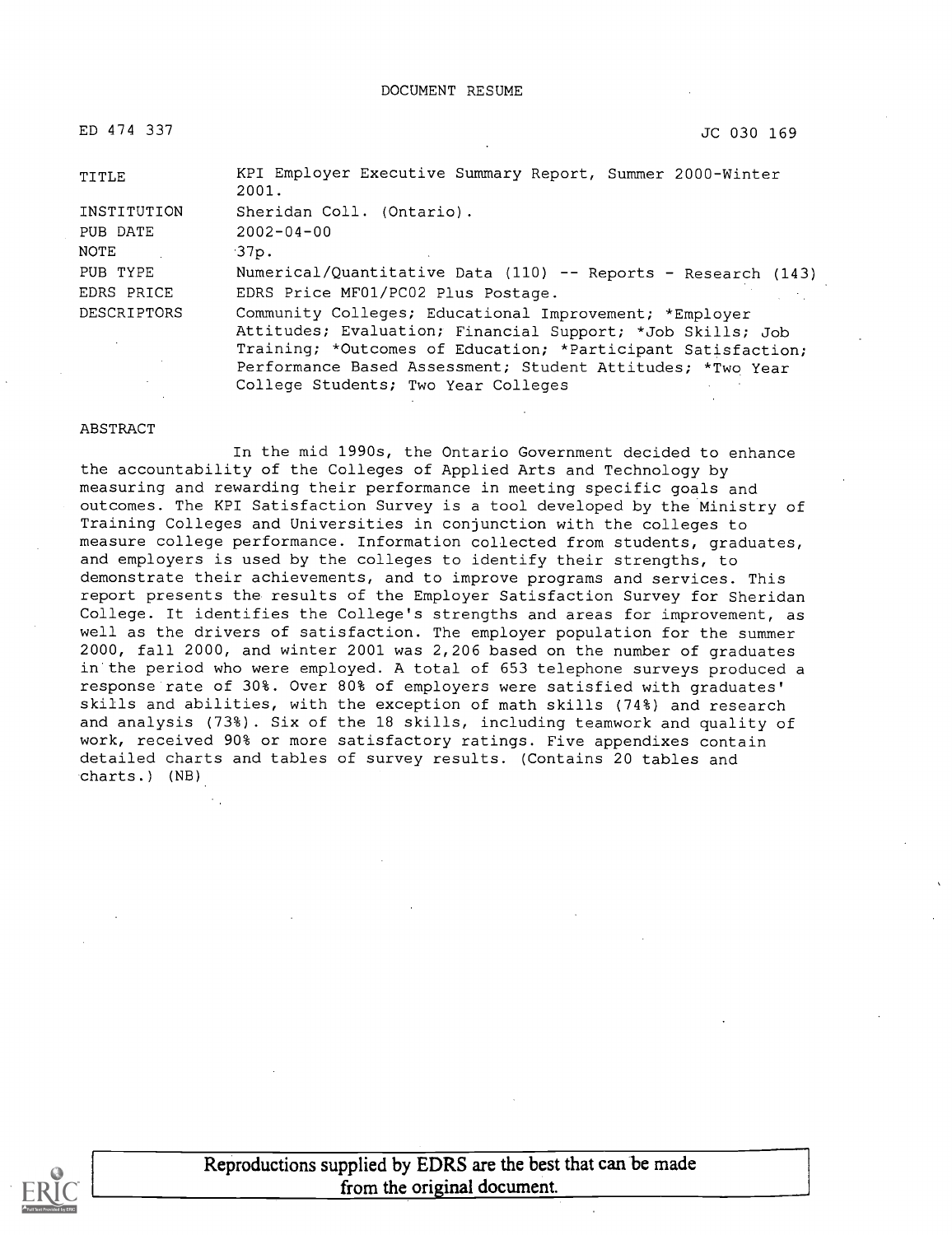$\overline{\mathbf{C}}$ 

 $\cup$  1

 $\cup$ 

<sup>0</sup> Sheridan College Summer 2000 - Winter 2001

# Employer Executive **Summary Report**  $\infty$

 $\overline{Q}$ PERMISSION TO REPRODUCE AND

DISSEMINATION DISSEMINATE THIS MATERIAL HAS BEEN GRANTED BY

I marle

1 TO THE EDUCATIONAL RESOURCES INFORMATION CENTER (ERIC)

Institutional Analysis

2 BEST COPY AVAILABLE

U.S. DEPARTMENT OF EDUCATION Office of Educational Research and Improvement EDUCATIONAL RESOURCES INFORMATION CENTER (ERIC)

1I This document has been reproduced as received from the person or organization originating it.

□ Minor changes have been made to improve reproduction quality.

Points of view or opinions stated in this document do not necessarily represent official OERI position or policy.

# $TC$   $30169$  $\leftarrow$  . O<sub>D</sub>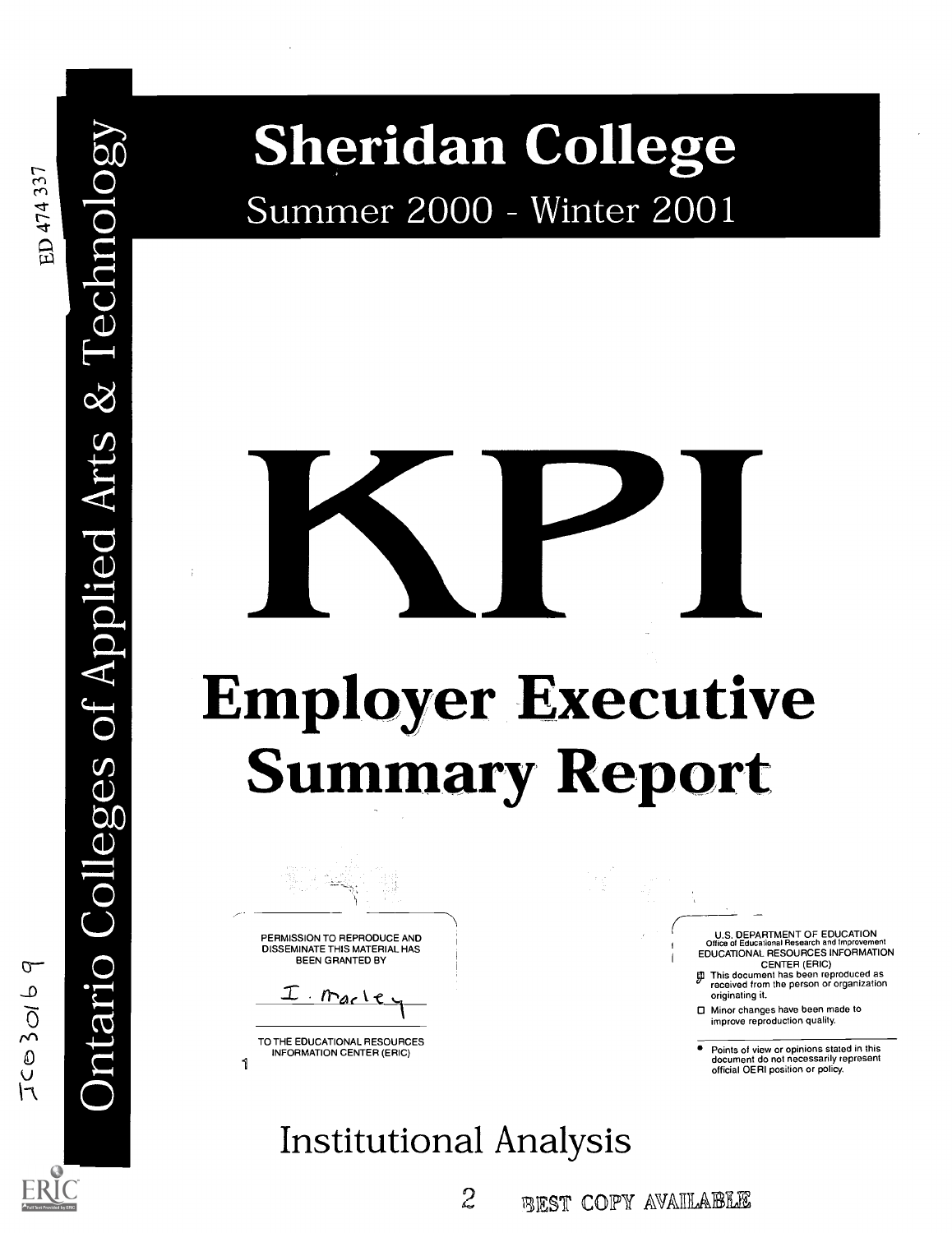# TABLE OF CONTENTS

| Introduction to the Sheridan College Employer Executive Summary 2 |
|-------------------------------------------------------------------|
|                                                                   |
|                                                                   |
|                                                                   |
|                                                                   |
|                                                                   |
|                                                                   |
|                                                                   |
|                                                                   |
|                                                                   |
|                                                                   |
|                                                                   |
|                                                                   |
| Appendix 5 - Analysis by Industry (NAICS Code)32                  |



 $\ddot{\phantom{a}}$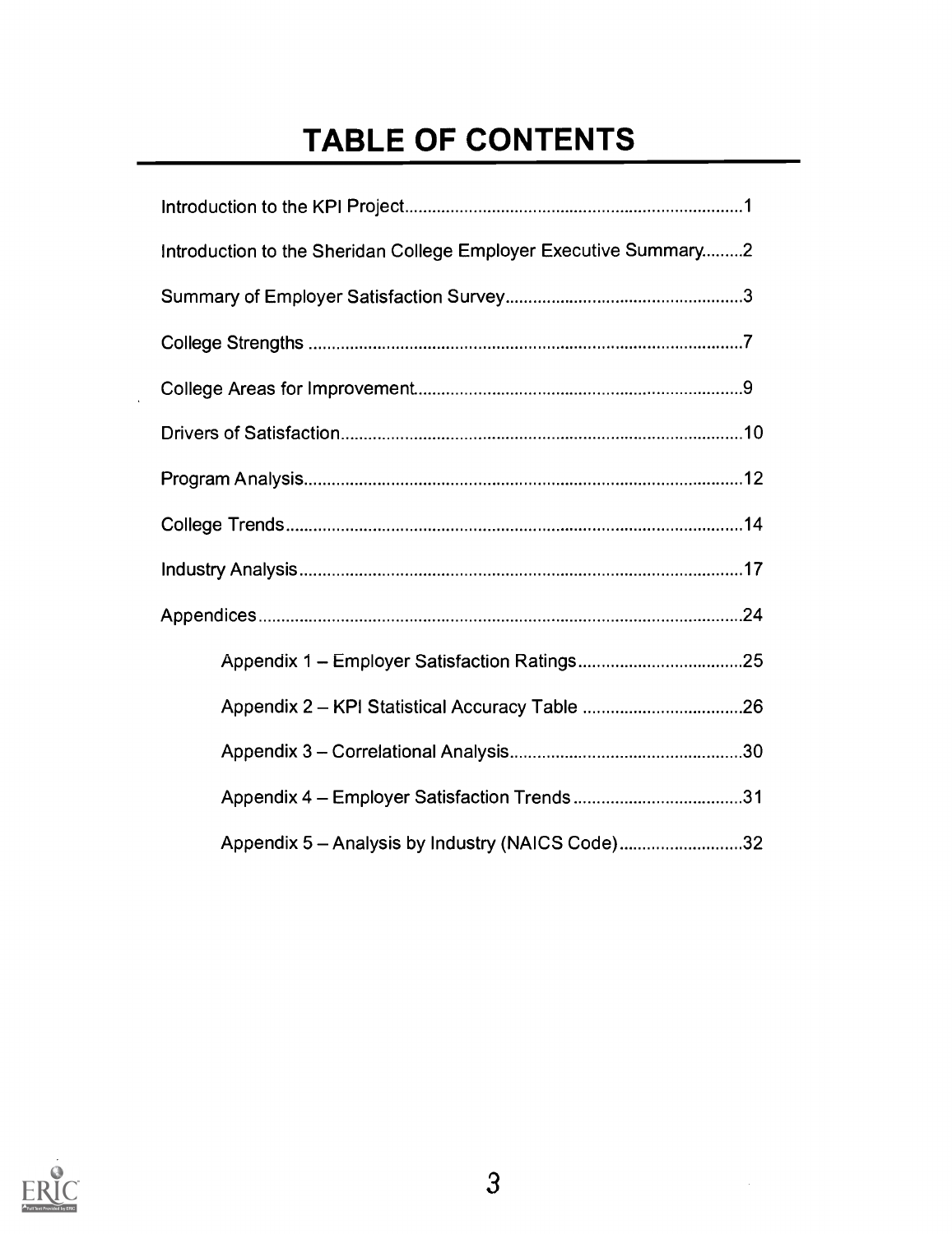# Introduction to the KPI Project

In the mid 1990s, the Ontario Government decided to enhance the accountability of Colleges of Applied Arts & Technology by measuring and rewarding their performance in meeting specific goals and outcomes. The Ministry of Training Colleges and Universities identified these goals and outcomes. The KPI Satisfaction Survey is a tool developed by the Ministry of Training Colleges and Universities in conjunction with the colleges to measure college performance. The government and colleges worked together to identify and define the following five key performance indicators (KPI):

- graduate employment
- graduate satisfaction  $\bullet$
- employer satisfaction
- student satisfaction
- graduation rate

The project was launched in 1997, when graduate and Employer data was collected over the Fall of '97 and Winter of '98. KPI Student satisfaction data collection began in 1998. The current survey data, which constitutes the KPI project's fourth survey period, was collected from graduates of Summer 2000, Fall 2000 and Winter 2001.

Graduate employment, graduate satisfaction and employer satisfaction data are collected through telephone surveys. These three KPI are used to determine the distribution of a portion of government transfer payments amongst Ontario's colleges. In 2000-01, colleges received \$14 million in performance-based funding. The government also uses this information to produce its annual Employment Profile of college graduates.

The KPI Student Satisfaction Survey is a paper-based survey distributed to all students in Ontario's Colleges of Applied Arts & Technology. The colleges calculate student graduation rates. These two KPI are not linked to funding at this time.

The information collected from students, graduates and employers is used by the colleges to identify their strengths, to demonstrate their achievements and to improve their programs and services.

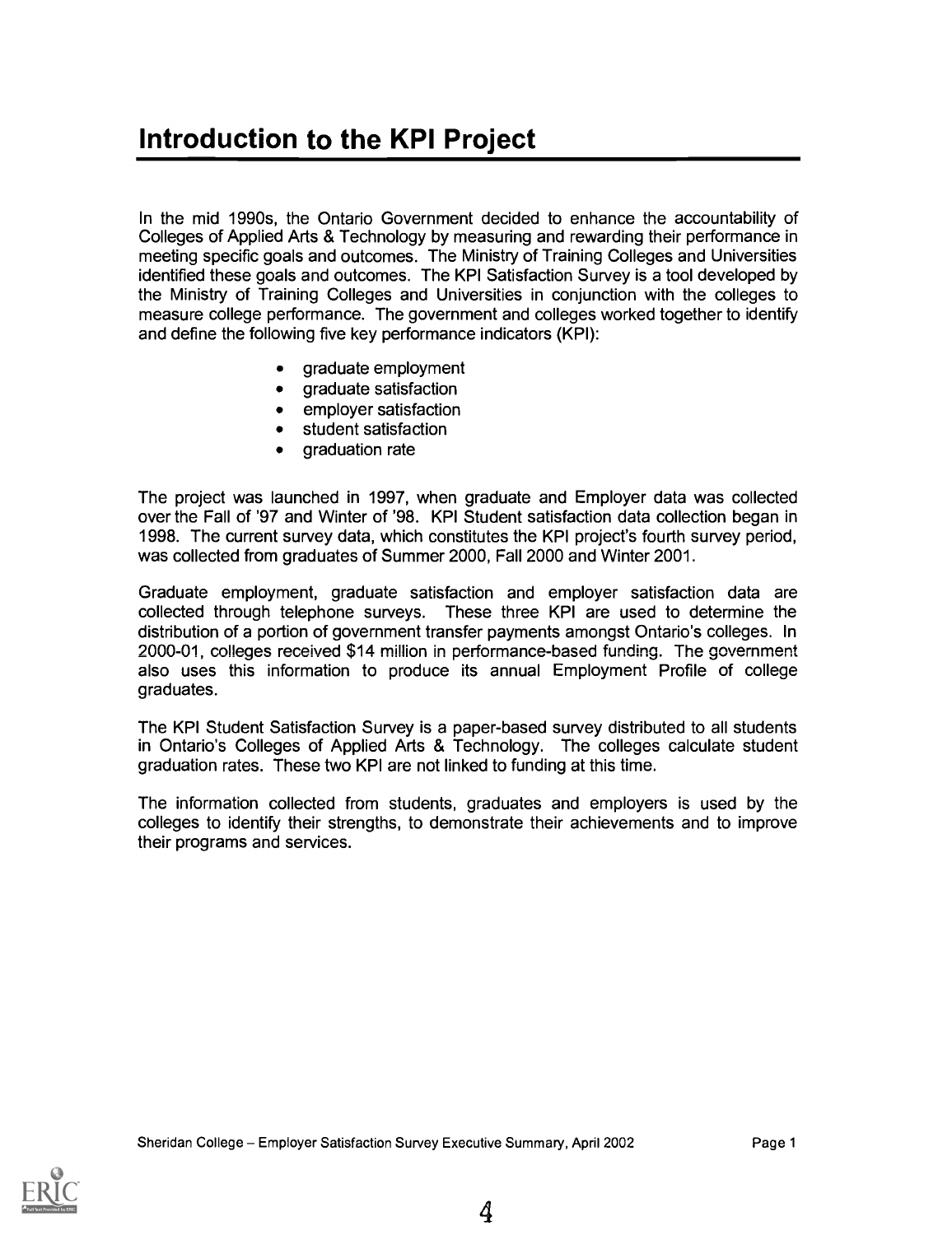# Introduction to Sheridan College Employer Executive Summary Report

This report is an analysis of the Employer KPI results for Sheridan College. It identifies the College's Strengths and Areas for Improvement. It determines the drivers of satisfaction at the College and the Top and Bottom programs. Employer responses have also been analyzed by industry.

The Employer population for the Summer 2000, Fall 2000 and Winter 2001 periods was 2,206 based on the number of Graduates in that period who were employed. A return rate of 30% was achieved with the 653 telephone surveys. In the worst case scenario, the College level results in this report are accurate to within +1- 3% at the 95% confidence level.

At the end of this report there are Appendices which contain easy-to-read tables and charts for each section of this report.

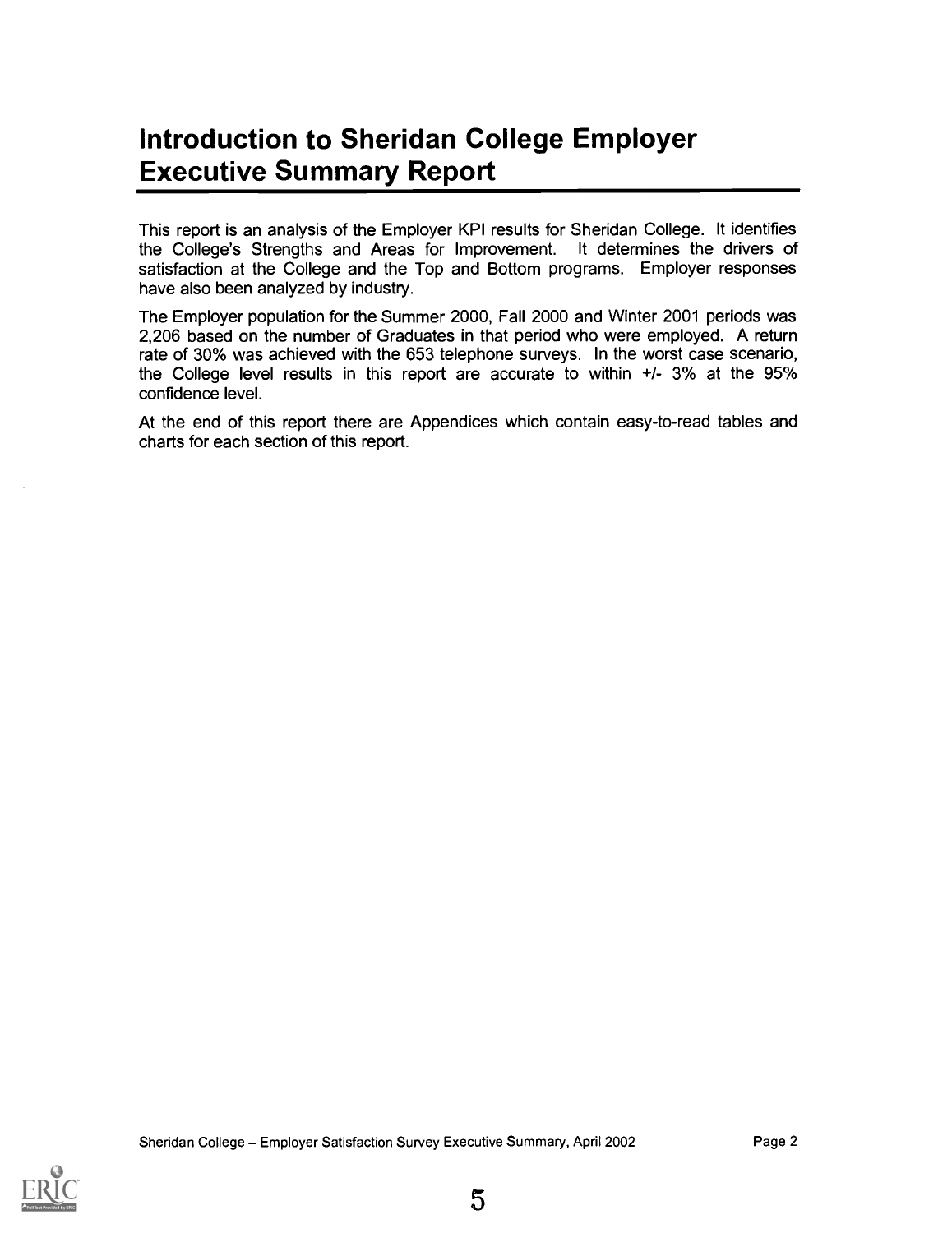# Summary of Employer Satisfaction Survey

#### College Strengths

Over 80% of Employers were 'Satisfied' in all of the skills and abilities with two exceptions - 'Math Skills' (74%) and 'Research and analysis' (73%). Six of the 18 skills and abilities received 90% or more satisfaction ratings from Employers. These were: 'Teamwork', 'Responsible', 'Quality of work', 'Comprehension', 'Adaptable' and 'Productivity'.

#### Areas for Improvement

There were 2 skills and abilities with less than 80% Employer satisfaction. These were: 'Math skills' and 'Research and analysis'.

#### Program Analysis

The eleven Top Programs for the Sheridan College Employer survey, for the four survey periods combined, are as follows:

| Program<br>se factor de la construcción<br>3월 10일 - 10월 10일 | KPI Satisfaction<br>Rate | Responses |
|-------------------------------------------------------------|--------------------------|-----------|
| Correctional Worker (1691)                                  | 100%                     | 28        |
| Social Service Worker - Gerontology (1151)                  | 100%                     | 24        |
| Business Admin – Finance (A210)                             | 100%                     | 23        |
| Law & Security Admin. - Private Security (13M1)             | 100%                     | 19        |
| <b>Educational Assistant (1500)</b>                         | 100%                     | 18        |
| Architectural Technology Co-op (5200)                       | 100%                     | 15        |
| Early Childhood Education DE (1197)                         | 100%                     | 14        |
| Architectural Technology (5560)                             | 100%                     | 13        |
| Police Foundations (1101)                                   | 100%                     | 12        |
| Business - Marketing (2170)                                 | 100%                     | 12        |
| Chemical Eng. Technology Co-op (5750)                       | 100%                     | 10        |

#### BEST COPY AVAILABLE

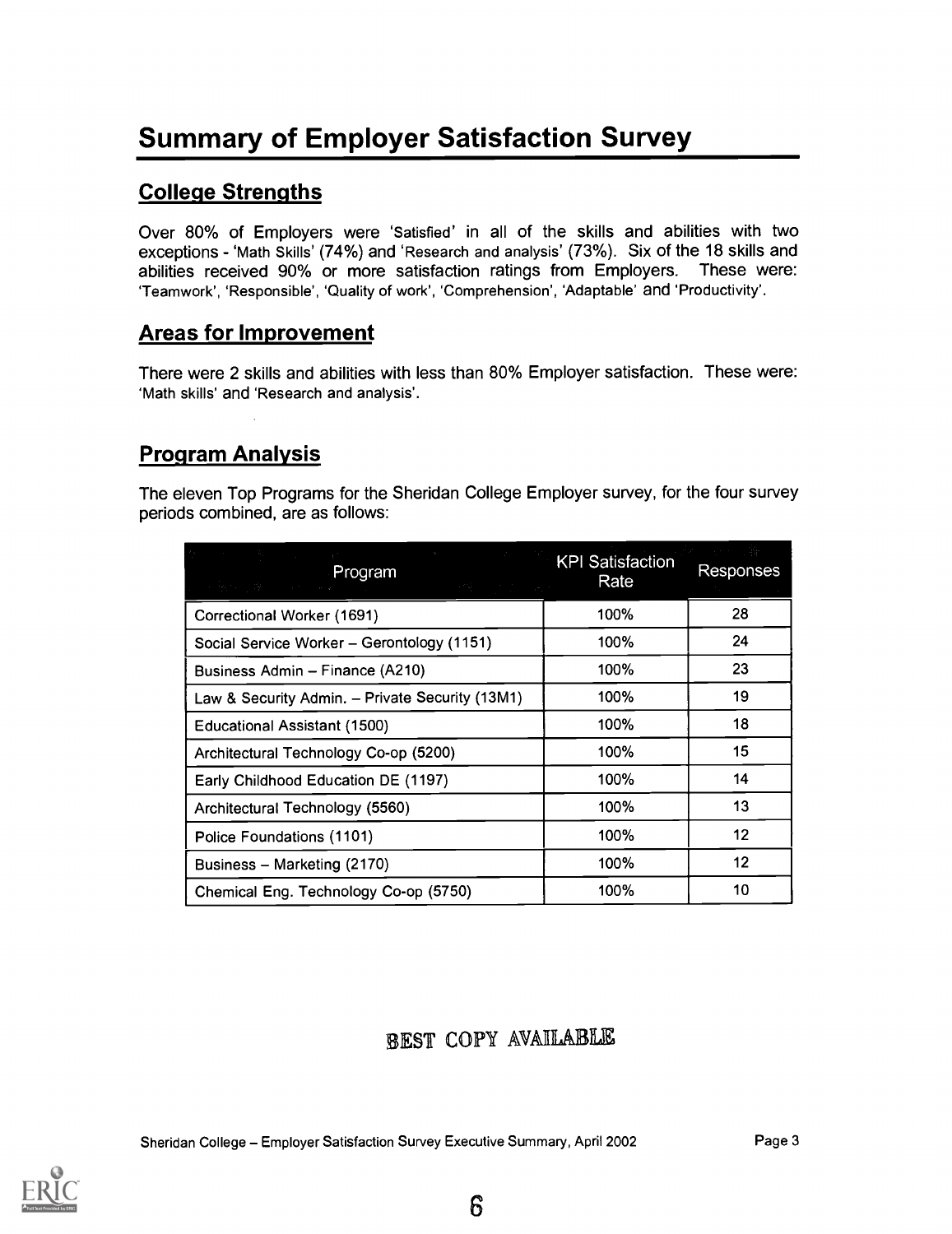# Summary of Employer Satisfaction Survey

The seven Bottom Programs for the Sheridan College Employer survey, for the four survey periods combined, are as follows:

| Program                                      | <b>KPI</b> rate |
|----------------------------------------------|-----------------|
| Law & Security Admin. - Loss (13M0)          | 79%             |
| Business Admin - Human Resources Mgmt (A220) | 79%             |
| Early Childhood Assistant (1840)             | 79%             |
| Animation - Classical (6010)                 | 75%             |
| Systems Analyst Co-op (E060)                 | 73%             |
| Illustration - Interpretive (6091)           | 71%             |
| Investigation - Public & Private (1002)      | 67%             |

#### Drivers of Satisfaction

The top 7 drivers of Employer KPI Satisfaction were determined to be:

- 1. 'Quality of work'
- 2. 'Specific job-related skills'
- 3. 'Critical thinking'
- 4. 'Specific job-related knowledge'
- 5. 'Productivity'
- 6. 'Comprehension'
- 7. 'Problem solving'

These factors all had 'Very Strong' relationships with the KPI Satisfaction question.

#### College Trends

The Employer KPI Satisfaction rate has remained constant over the last three survey periods.

There have been some changes in specific satisfaction ratings for skills and abilities since the 1998/1999 survey period. There have been increases in satisfaction with 'Specific job-related knowledge' (+3%), 'Specific job-related skills' (+5%) and 'Computer skills' (+6%). There have also been some decreases in satisfaction with 'Problem solving' (-4%) and 'Organization and planning' (-3%).

 $\overline{\phantom{a}}$ 

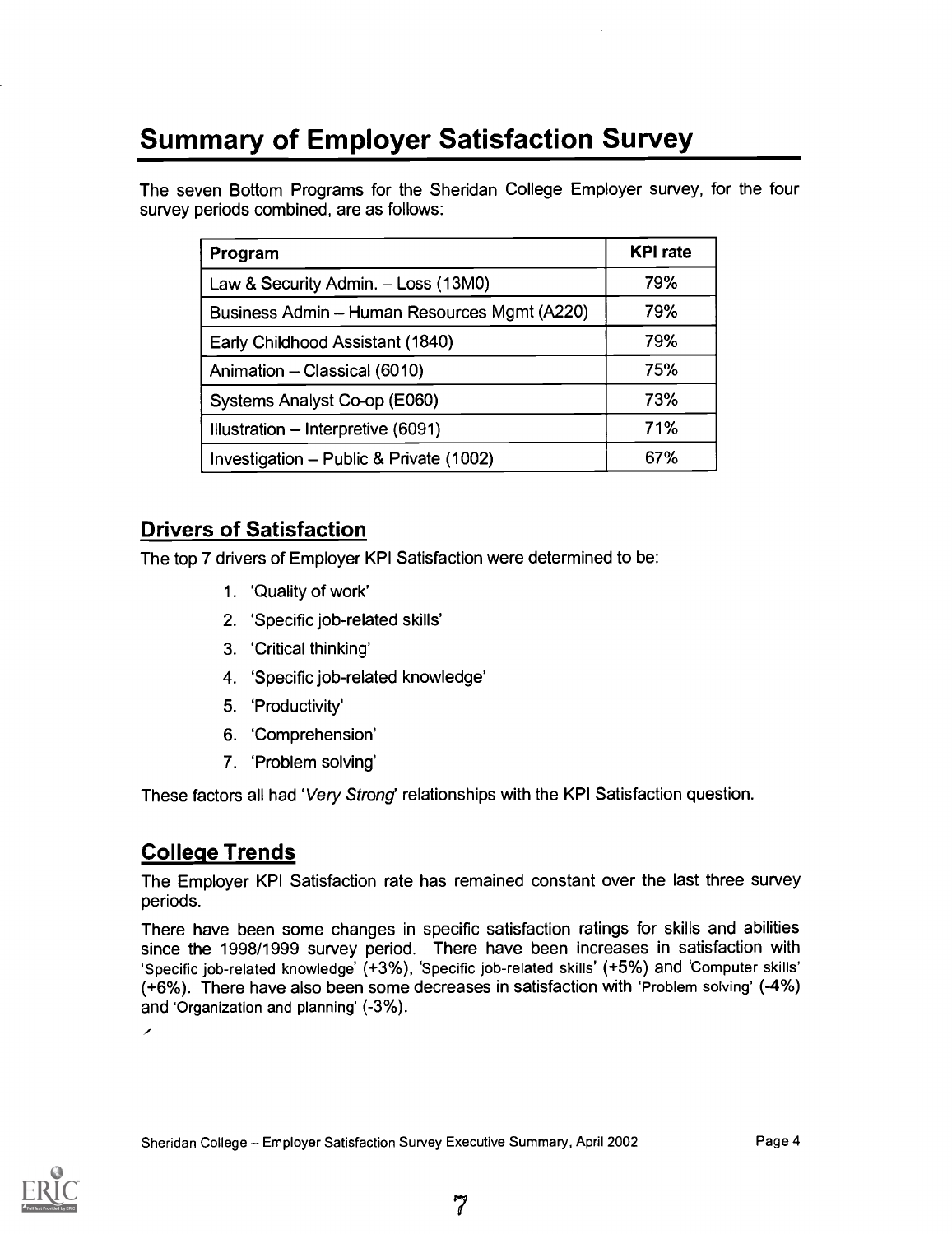#### Industry Analysis

#### 1. Professional, Scientific & Technical Services

The Professional, Scientific & Technical Services industry had an average KPI Satisfaction rate of 90%. Satisfaction ratings in this industry were about the same or below the Provincial average in all cases but two. These were Computer skills' and 'Research and analysis' which were about 5% higher in their satisfaction rating. Importance ratings for this industry were close to or below the Provincial ratings in most cases. Exceptions to this were higher ratings in 'Computer skills' and in 'Research and analysis'.

#### 2. Health Care & Social Assistance

The Health Care & Social Assistance industry had a high KPI Satisfaction rate of 94%. Employers from this industry rated educational preparation for most skills and abilities as 'Important' and also gave the majority of them high satisfaction rates. The two factors with the lowest rated importance were Math Skills' with 37% 'Important' and computer skills' with 43% 'Important'.

#### 3. Manufacturing

The Manufacturing industry had a high KPI Satisfaction rate of 94%. The areas of highest satisfaction were in 'Teamwork' and 'Responsible'. It had close to average importance ratings for most factors with the exceptions of 'Math skills', 'Computer skills' and 'Research and analysis' which had much higher importance ratings than the Provincial average; Specific job-related knowledge' had a much lower importance rating than the Provincial average. This industry had a mix of higher, lower and average satisfaction ratings when compared to the Province.

#### 4. Retail Trade

The Retail Trade industry had a KPI Satisfaction rate of 90%. In regard to satisfaction, Retail Trade had a mixture of ratings that were above and about the same as the Provincial average. The highest satisfaction came in 'Teamwork' and 'Responsible'. Importance ratings for this industry were average or slightly below average with the exceptions of 'Math skills' which was rated as more important in this industry than the Provincial average. The most important factors for this industry include 'Quality of work', 'Productivity' and 'Teamwork'.

#### 5. Information & Cultural Industries

The Information & Cultural Industries had a KPI Satisfaction rate of 87%. In general, satisfaction ratings for this industry were equal to or below the Provincial averages with 2 exceptions. These were 'Computer skills' with 92% and 'Research & analysis' with 76%. Importance ratings for Information & Cultural Industries were all over the map, some higher, some lower and some the same as the Provincial averages. The largest differences were in 'Written Communications' and 'Math skills' where this industry had much lower importance ratings and in 'Computer skills' and 'Research & analysis' where this industry had much higher importance ratings.

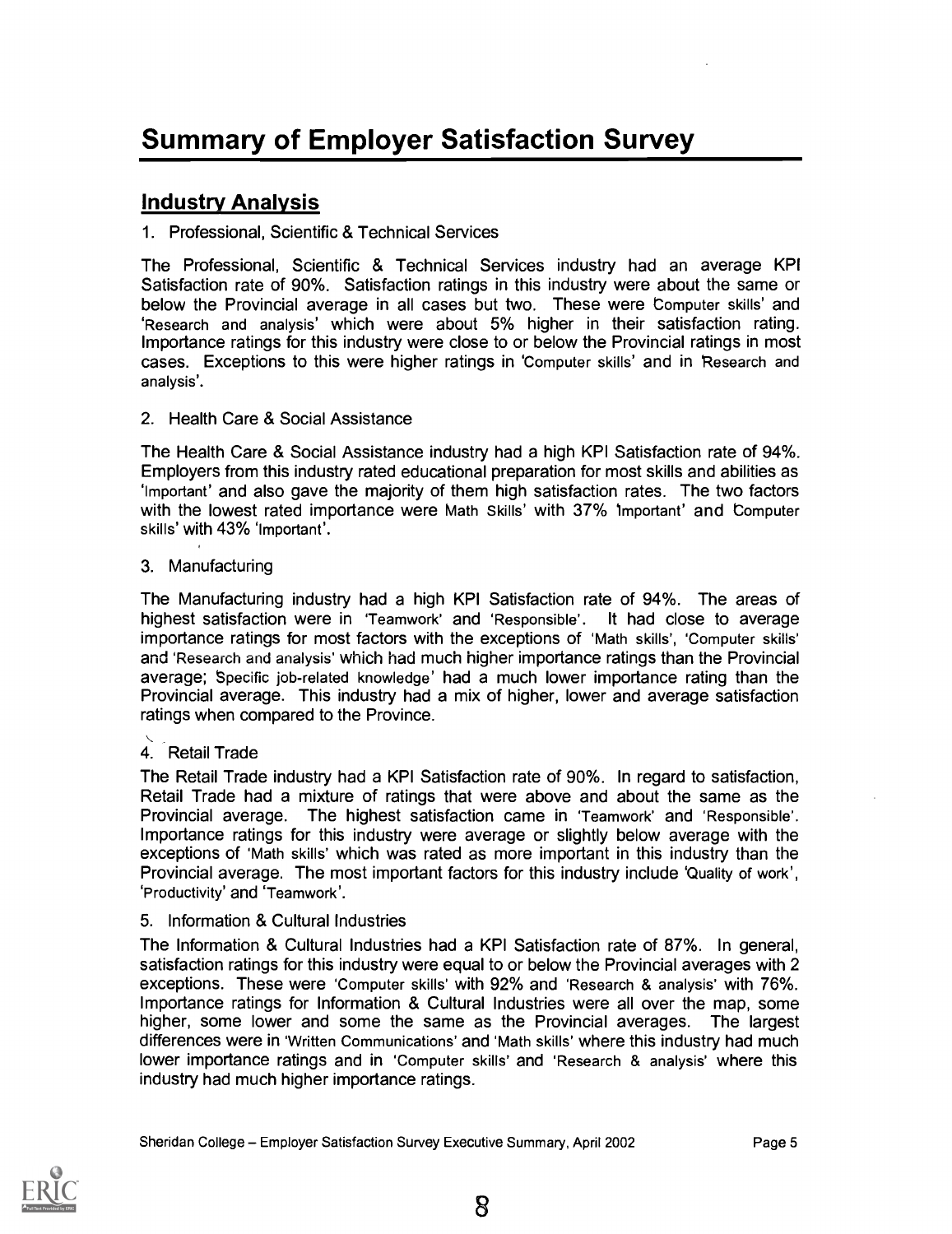# Summary of Employer Satisfaction Survey

#### 6. Educational Services

The Educational Services industry had a high KPI Satisfaction rate of 95%. Satisfaction ratings in this industry were average to above average in all cases but two. These were Teamwork', which was about 5% lower and 'Math skills', which was just slightly lower than the Provincial average. Importance ratings for this industry were very close to or above Provincial ratings.

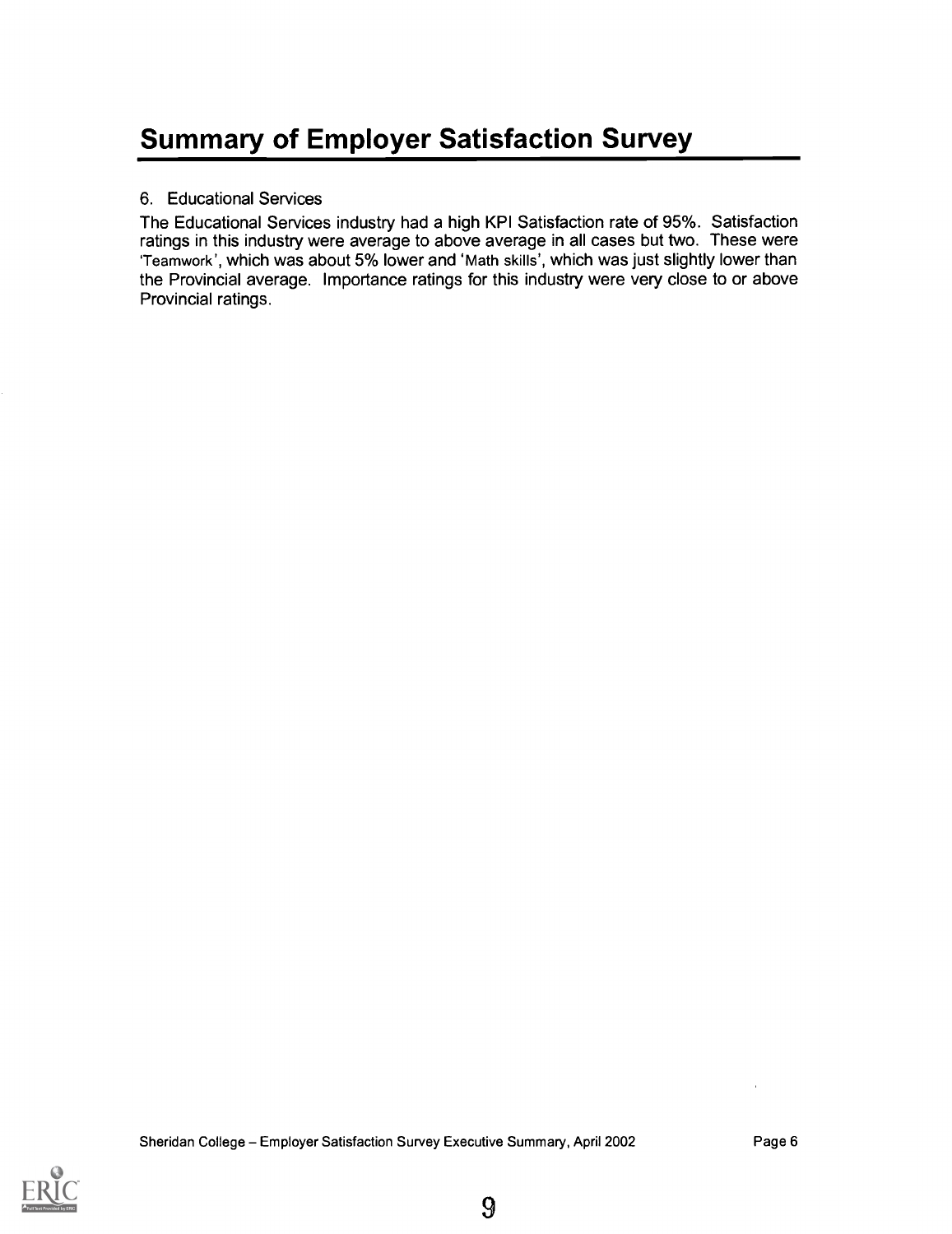# College Strengths

When asked When the graduate first started working with you after his/her graduation, how satisfied were you with his/her overall educational preparation for the following skills and abilities?", employers gave 90% or higher satisfaction rates to 6 of the 18 skills and abilities listed. They are listed in the following chart with the corresponding Provincial averages for easy comparison:



As seen in the chart above Sheridan College rated the same as the Province in each of these skills/abilities, except for 'Quality of work' which was slightly higher (by 1%).

Over 80% Employers were 'Satisfied' in all the skills/abilities listed with only two exceptions. These are Research and analysis' (73% Satisfied') and Math Skills' (74% 'Satisfied'). See Appendix 1 for details.

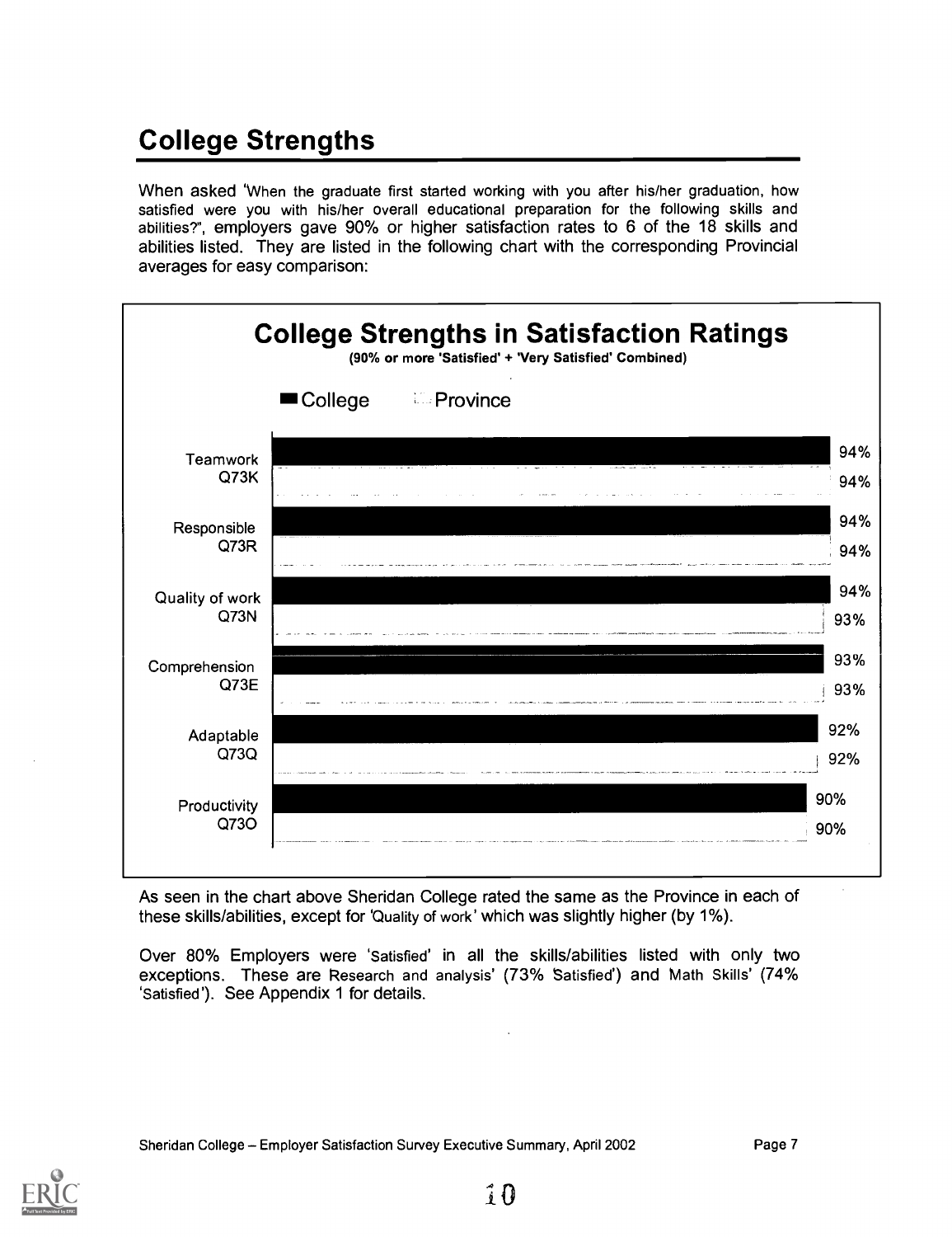# College Strengths

A particular area of strength is in 'Quality of work' where 94% of Employers were 'Satisfied'. This factor had the strongest relationship with the KPI question and was considered the number one driver of KPI Employer satisfaction. Ninety-five percent of Employers who are 'Satisfied' with 'Quality of work' were also 'Satisfied' in the KPI question.

There were two other factors that were considered college strengths from the previous chart. These were Comprehension' (93% Satisfied') and Productivity' (90% satisfied). Both of these factors were also considered drivers of KPI Satisfaction as they had 'Very Strong' relationships with the KPI question.

Although 'Computer skills' had a satisfaction rating of 88% by the Employers and therefore was not included in the top factors of strength, it was 5% higher than the Provincial rating. Because of this, it can also be seen as an area of strength at the College. The Employer satisfaction for this skill has also increased by 6% since the 1998/1999 survey period.

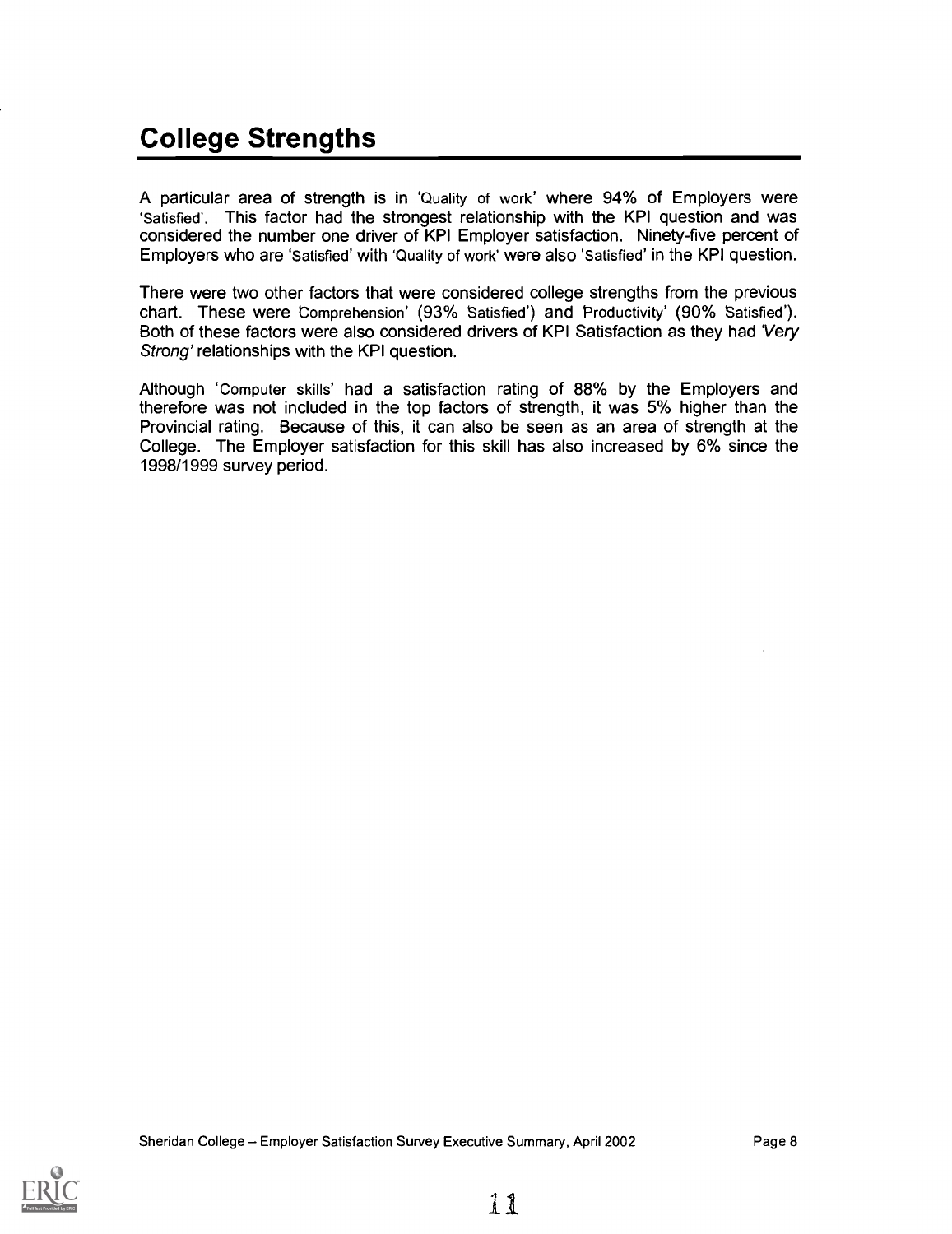# College Areas for Improvement

There were only 2 skills and abilities of the 18 that received less than 80% Employer satisfaction. These are considered areas for improvement and are listed in the following chart with the corresponding Provincial averages for easy comparison:



As seen in the chart above, Sheridan College rated lower than the Province in Math skills' but higher than the Province when it came to 'Research and analysis'. In fact, the satisfaction rate for 'Research and analysis' is 3% higher than the Provincial level.

The highest Employer dissatisfaction rating at the College was 11%. The factor that had this rating was 'Specific job-related skills'. This should be of some concern since this factor was a 'Very Strong' driver of KPI Satisfaction.

These areas for improvement are consistent with last year's results.

Although not having satisfaction rates below 80%, both Written Communications' and 'Problem solving' are below the Provincial average by 3%.

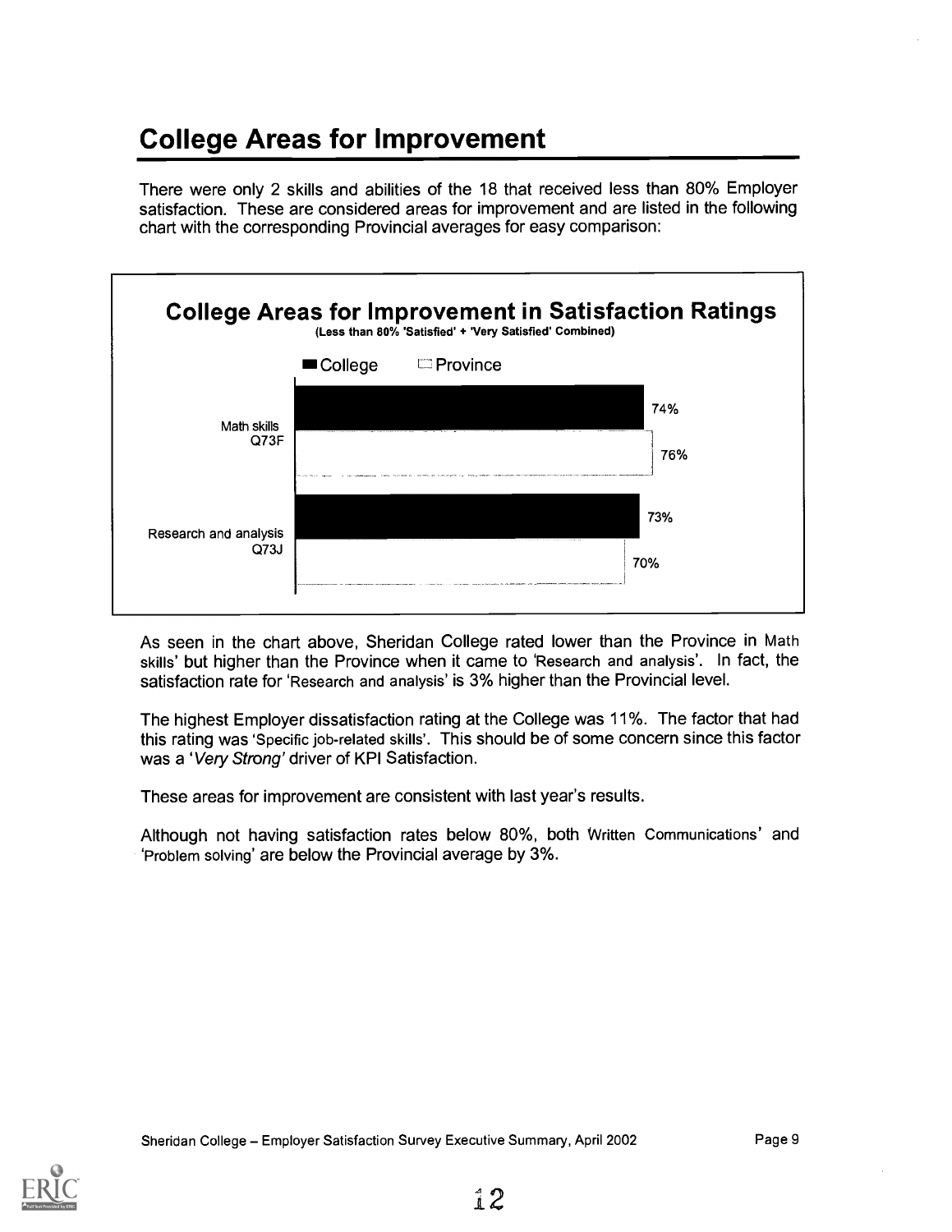#### What are Drivers of Satisfaction?

"Drivers of satisfaction" are certain aspects of college preparation that most strongly influence Employers' satisfaction ratings in the KPI.

In order to establish these drivers of satisfaction, correlational analysis was conducted to determine which factors were most highly related to the KPI Satisfaction question'. The stronger the relationship between the key question and educational factors, the more these factors appear to drive Employer satisfaction ratings. [It should be noted that correlations do not prove that one factor causes another factor, but rather establishes that the two factors are related. An experiment would be required to determine a causal relationship.]

#### General

The College's Employer data from all survey periods (Fall 1997 through Winter 2001) was combined to provide a larger number of cases and more weight to the conclusions being made in this section.

Detailed results of the correlational analysis are presented in Appendix 3 in an easy-toread table.

The educational factors that were examined to determine the drivers of Employer satisfaction included the eighteen skills and abilities listed in Question  $73^2$ .

It is worthy of note that if an employer indicated that they were 'Satisfied' with a skill/ability, then there was a 93% to 96% chance that they would be 'Satisfied' in the KPI Satisfaction question.

Sheridan College - Employer Satisfaction Survey Executive Summary, April 2002 Page 10



<sup>1</sup> KPI Q74 in general, how would you rate your satisfaction with this employee's overall college preparation for the type of work he/she was doing?"

<sup>2</sup> Q73 "When the graduate first started working with you after his/her graduation, how satisfied were you with his/her overall educational preparation for the following skills and abilities?"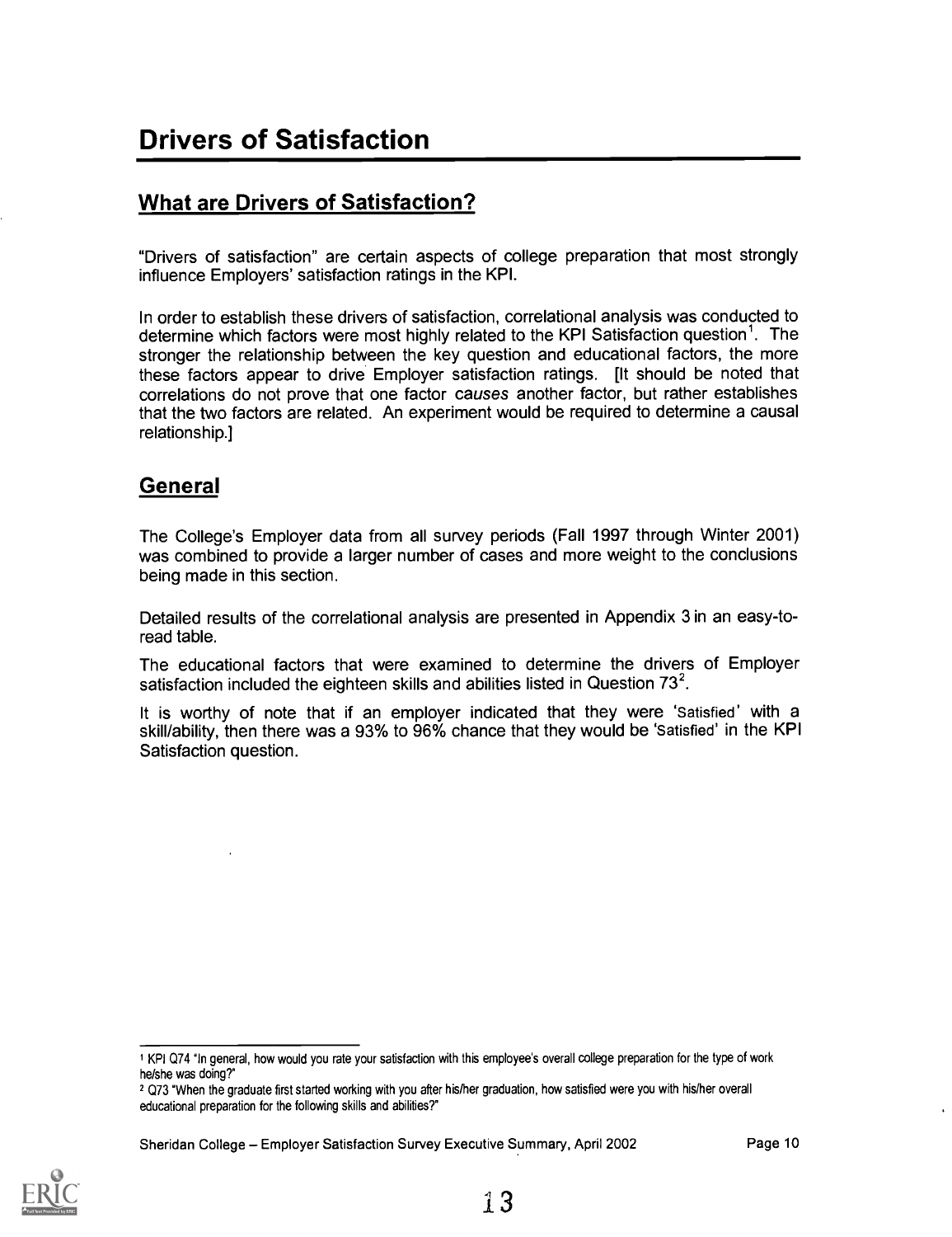# Drivers of Satisfaction

## **Drivers of KPI Question 743**

The top 7 drivers of Employer KPI Satisfaction are listed below in order of the strength of relationship between the KPI question and the driver. The stronger the relationship between these drivers and the KPI question, the more they affect the KPI Satisfaction rate.

Top Drivers of KPI Satisfaction

- 1. 'Quality of work'
- 2. 'Specific job-related skills'
- 3. 'Critical thinking'
- 4. 'Specific job-related knowledge'
- 5. 'Productivity'
- 6. 'Comprehension'
- 7. 'Problem solving'

All the drivers of satisfaction listed above are 'Very Strongly' related to the KPI Satisfaction question. If an Employer is 'Satisfied' with the graduates 'Quality of work' then 95% of the time they will be 'Satisfied' in the KPI question.

As in the Graduate survey, job-relatedness of programs in developing graduates' skills and knowledge are among the top drivers of KPI Satisfaction. If an Employer is 'Satisfied' with how a graduate has been specifically trained for the job, then 96% of the time they will also be 'Satisfied' in the KPI question.

'Quality of work' is the number 1 driver of KPI Satisfaction, which makes sense as this factor is obviously going to be important to an employer. If an employer is 'Satisfied' with a Graduate's 'Quality of work', there is a 95% chance that they will also be 'Satisfied' in the KPI question. This is in contrast to only 22% 'Satisfied' in KPI if they are 'Not Satisfied' with a Graduate's 'Quality of work'.

It is interesting to note that the specific skill and ability that made the number 3 driver was 'Critical thinking'.

There were an additional 8 other skills and abilities that had 'Strong' relationships with the KPI question.

The remaining 3 skills and abilities included Math skills', 'Teamwork' and 'Computer skills' and they had 'Moderate/Weak' relationships with the KPI Satisfaction question. For complete details, see Appendix 3.



<sup>&</sup>lt;sup>3</sup> KPI Q74 "In general, how would you rate your satisfaction with this employee's overall college preparation for the type of work he/she was doing?"

Sheridan College - Employer Satisfaction Survey Executive Summary, April 2002 Page 11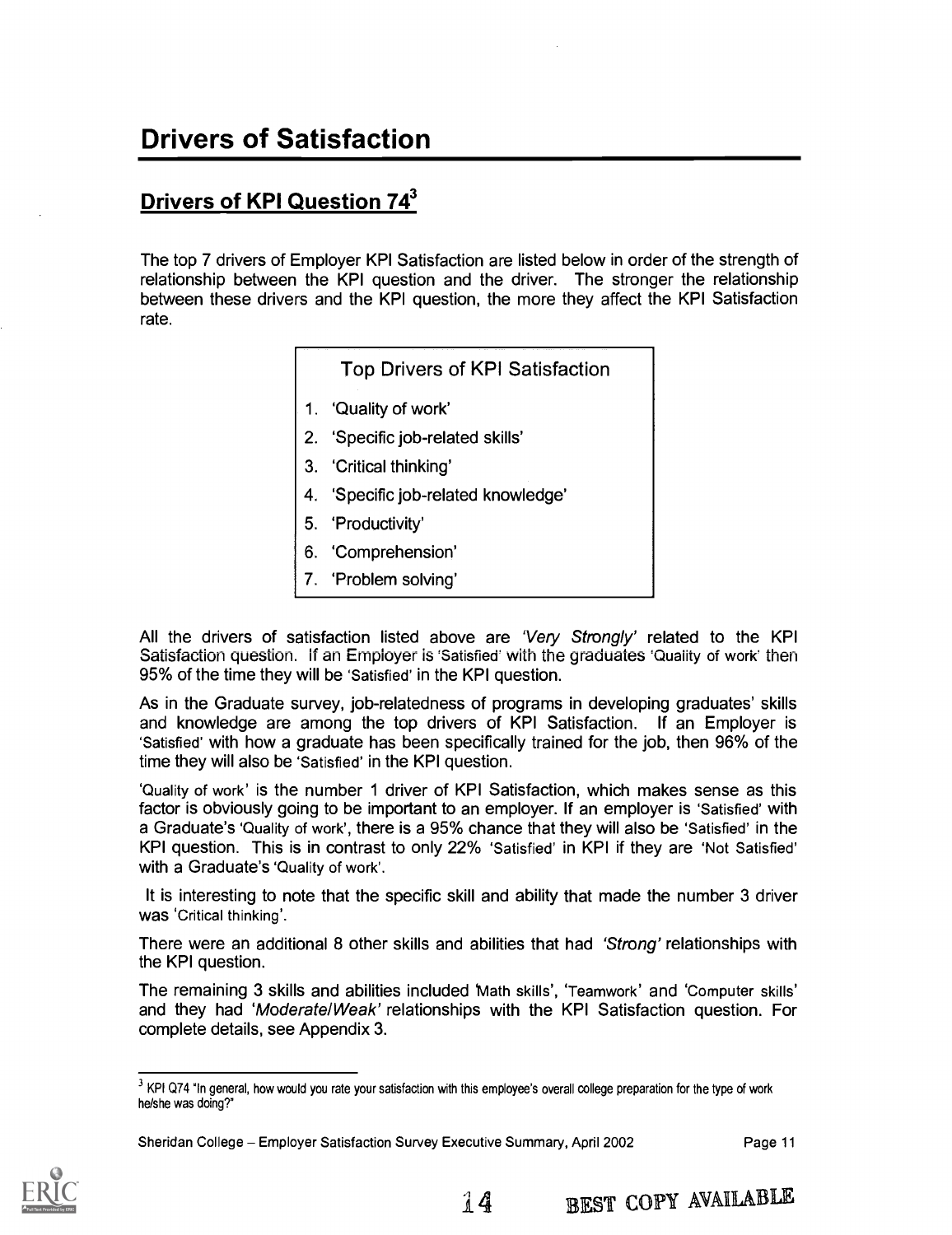## Program Analysis

The following analysis goes beyond the overall college results to the results of specific programs. The most important factor to note at the outset of this analysis is that the response rate for the Employer Survey is very low. Therefore, it is highly likely that there will be changes in the Top Programs list from year to year, because even one respondent's rating will have a significant impact on the program's average rate.

In this analysis, Employer data has been combined over the four survey periods (i.e. Fall 1997 through Winter 2001). This gives more weight to the selection process.

In Appendix 2 you will find a table displaying all of the College's programs with their statistical accuracy ratings over the combined period. This is a percentage that tells you when you look at program numbers how accurate they are to within plus or minus a certain percentage in the worst case scenario at the 95% confidence level.

#### Top Programs

The Top Programs for the Sheridan College Employer Survey were considered to be those with 100% KPI Satisfaction Rate, which had at least 10 responses in the KPI Satisfaction Rate from the Fall of 1997 through to Winter 2001. Eleven programs qualified to be Top programs. These are listed in the table below:

| <b>SHERIDAN TOP PROGRAMS</b>                                                          |                                 |                                   |  |  |  |  |  |
|---------------------------------------------------------------------------------------|---------------------------------|-----------------------------------|--|--|--|--|--|
| Programs with 100% or higher KPI Satisfaction<br>for Fall 1997 through to Winter 2001 | <b>KPI</b> Satisfaction<br>Rate | Responses (Must be<br>10 or more) |  |  |  |  |  |
| <b>1691 Correctional Worker</b>                                                       | 100%                            | 28                                |  |  |  |  |  |
| 1151 Social Service Worker - Gerontology                                              | 100%                            | 24                                |  |  |  |  |  |
| A210 Business Admin - Finance                                                         | 100%                            | 23                                |  |  |  |  |  |
| 13M1 Law & Sec Administration – Private<br>Security                                   | 100%                            | 19                                |  |  |  |  |  |
| <b>1500 Educational Assistant</b>                                                     | 100%                            | 18                                |  |  |  |  |  |
| 5200 Architectural Technology Co-op                                                   | 100%                            | 15                                |  |  |  |  |  |
| 1197 Early Childhood Education DE                                                     | 100%                            | 14                                |  |  |  |  |  |
| 5560 Architectural Technology                                                         | 100%                            | 13                                |  |  |  |  |  |
| <b>1101 Police Foundations</b>                                                        | 100%                            | 12                                |  |  |  |  |  |
| 2170 Business - Marketing                                                             | 100%                            | 12                                |  |  |  |  |  |
| 5750 Chemical Eng Technology Co-op                                                    | 100%                            | 10                                |  |  |  |  |  |

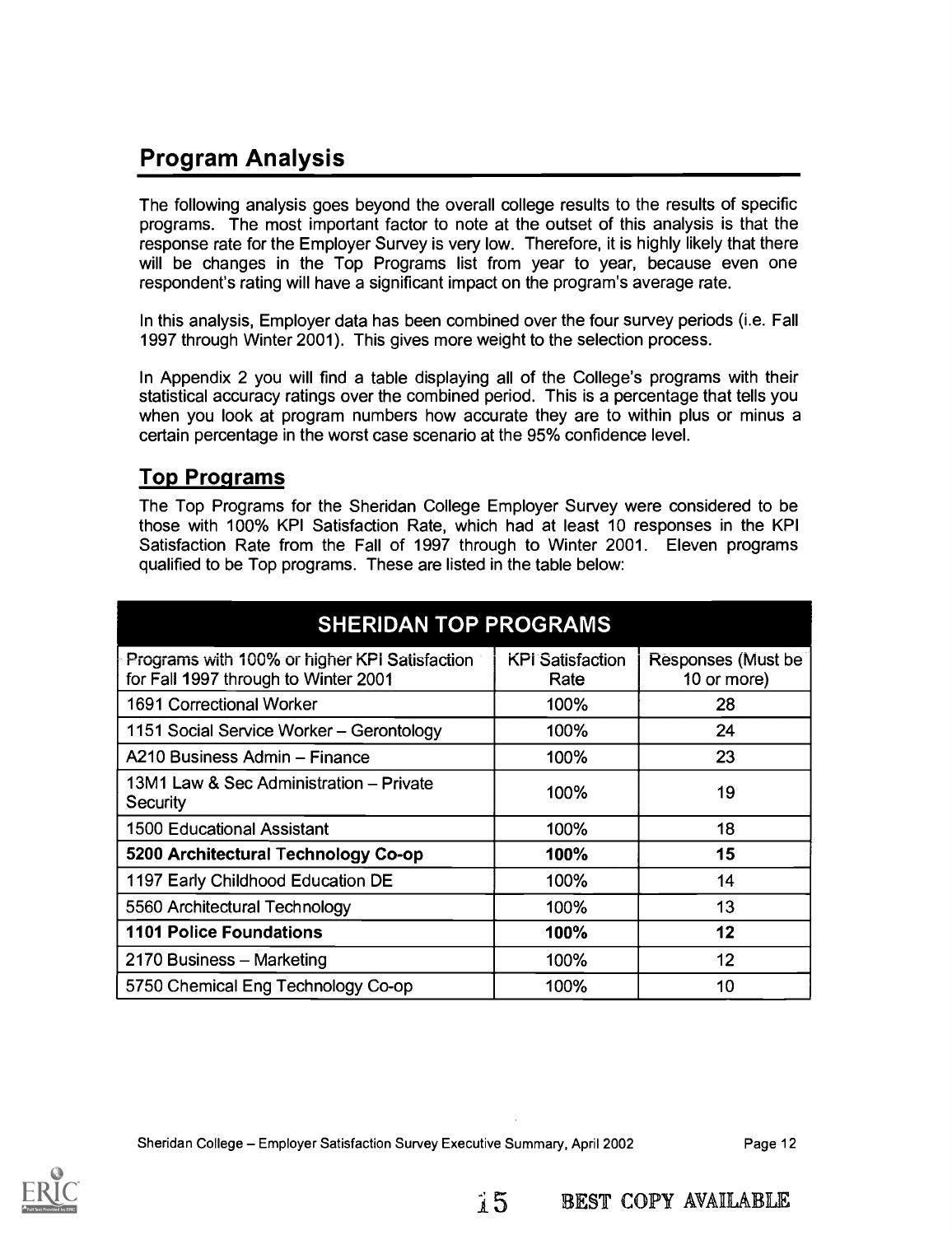## Program Analysis

Altogether, there were 69 Sheridan College programs which received 100% KPI Employer satisfaction; however, more than half of them (54%, 37 programs) had less than 5 Employer responses.

Two programs that made the top programs shown on the previous page for the employer survey also made the top programs list for the graduate survey. These were Architectural Technology Co-op and Police Foundations and are listed in bold in the previous table. These programs had 15 and 12 Employers included in the KPI rating for this program over the past 4 survey periods respectively.

#### Bottom Programs

There were seven programs that received less than 80% KPI Employer satisfaction and that had more than 10 responses. These are listed in the table below:

| Programs with less than 80% KPI Satisfaction for<br>Fall 1997 through to Winter 2001 | KPI<br>Satisfaction<br>Rate | <b>Responses</b><br>(must be 10 or<br>more) |
|--------------------------------------------------------------------------------------|-----------------------------|---------------------------------------------|
| Law & Security Administration - Loss (13M0)                                          | 79%`                        | 24                                          |
| Business Admin - Human Resources Mgt (A220)                                          | 79%                         | 24                                          |
| Early Childhood Assistant (1840)                                                     | 79%                         | 38                                          |
| Animation - Classical (6010)                                                         | 75%                         | 16                                          |
| Systems Analyst Co-op (E060)                                                         | 73%                         | 40                                          |
| Illustration - Interpretive (6091)                                                   | 71%                         | 14                                          |
| Investigation - Public & Private (1002)                                              | 67%                         | 12                                          |

The Investigation  $-$  Public & Private program made the bottom list in both the Employer survey and the Graduate survey and hence it is bold in the table above.

16



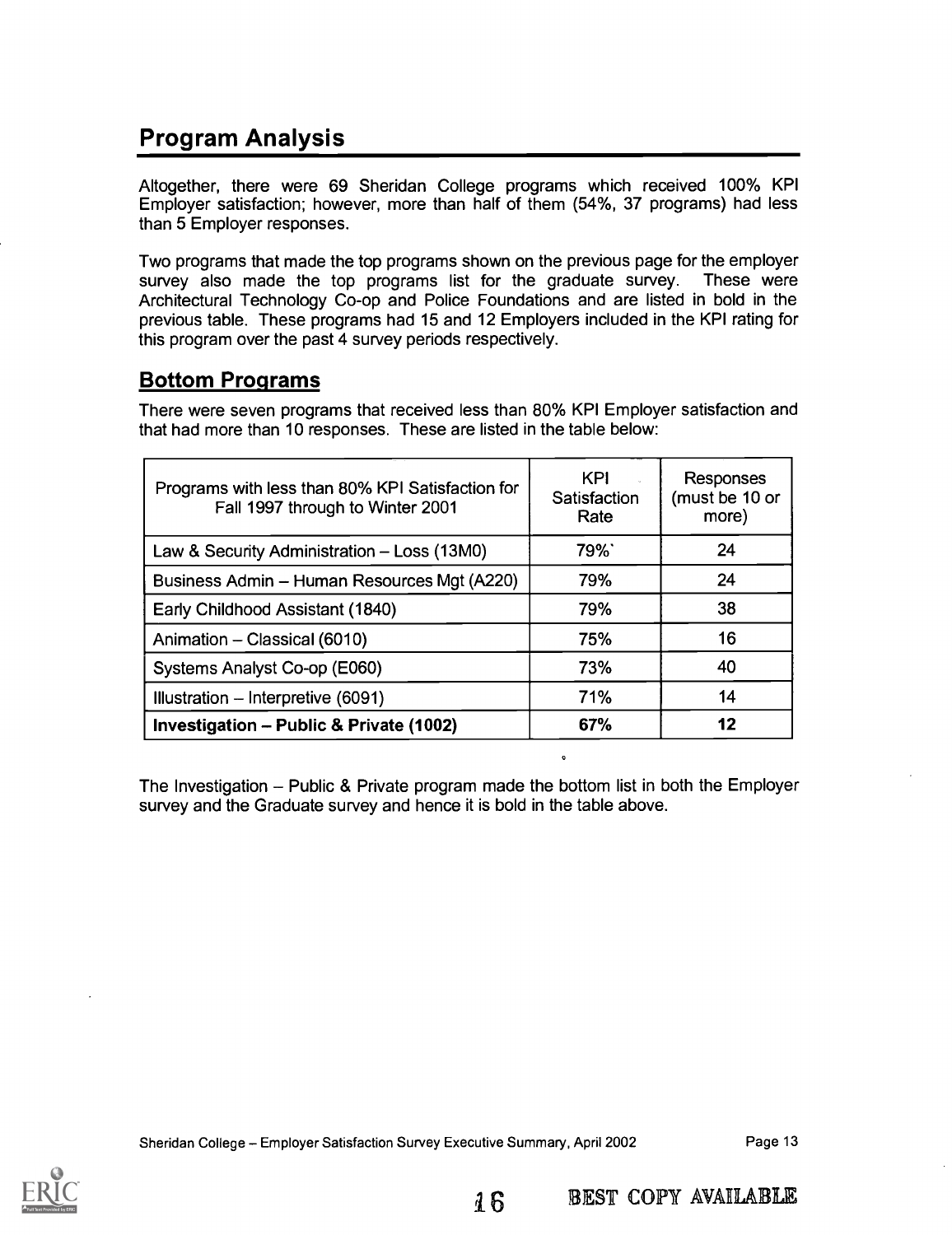# College Trends

This section is an analysis of College trends over the four survey periods. Care should be taken in the weight that is placed upon these results because of potential statistical fluctuations (accurate to within +/- 3% at the 95% confidence level). Because of this, only changes of 3% or more will be noted.

There was a significant change in the scale of the survey in the Summer 1998 through Winter 1999 survey period. This had a dramatic affect on Employer satisfaction ratings. Therefore in this section analysis will be focussed on the changes in the last 3 survey periods in which time the scale has been consistent.

Appendix 4 displays the College's trends in an easy-to-read table for the four survey periods.

#### KPI Satisfaction Rate

The Employer KPI Satisfaction rate has remained fairly constant since the 1998/1999 survey period. In the 1998/1999 survey period, the KPI Satisfaction rate was 93% and is only 92% for this current survey period. The dissatisfaction rate has dropped slightly from the 1999/2000 survey period; however it has remained fairly constant as well since the 1998/1999 survey period (from 2% to 1%).

|             | <b>KPI Employer</b><br>Satisfaction<br>Rate | <b>Neither</b><br>satisfied.nor<br>dissatisfied | Dissatisfied<br>and Very<br>dissatisfied | Number of<br><b>Employers</b><br>included in<br>KPI |
|-------------|---------------------------------------------|-------------------------------------------------|------------------------------------------|-----------------------------------------------------|
| F97/W98     | 84%                                         | 14%                                             | 2%                                       | 327                                                 |
| S98/F98/W99 | 93%                                         | 6%                                              | 2%                                       | 363                                                 |
| S99/F99/W00 | 92%                                         | 5%                                              | 3%                                       | 438                                                 |
| S00/F00/W01 | 92%                                         | 7%                                              | 1%                                       | 491                                                 |

#### Satisfaction Ratings

The satisfaction ratings for the various skills and abilities listed in Question  $73<sup>4</sup>$  have remained fairly stable between this survey period and the last. They are all within 2% of the last survey period's ratings as can be seen in the table on the following page. The one exception to this is in the area of Specific job-related skills' that has seen a 4% increase from the 1999/2000 survey period to the current one.

Sheridan College - Employer Satisfaction Survey Executive Summary, April 2002



 $4$  Q73 "When the graduate first started working with you after his/her graduation, how satisfied were you with his/her overall educational preparation for the following skills and abilities?"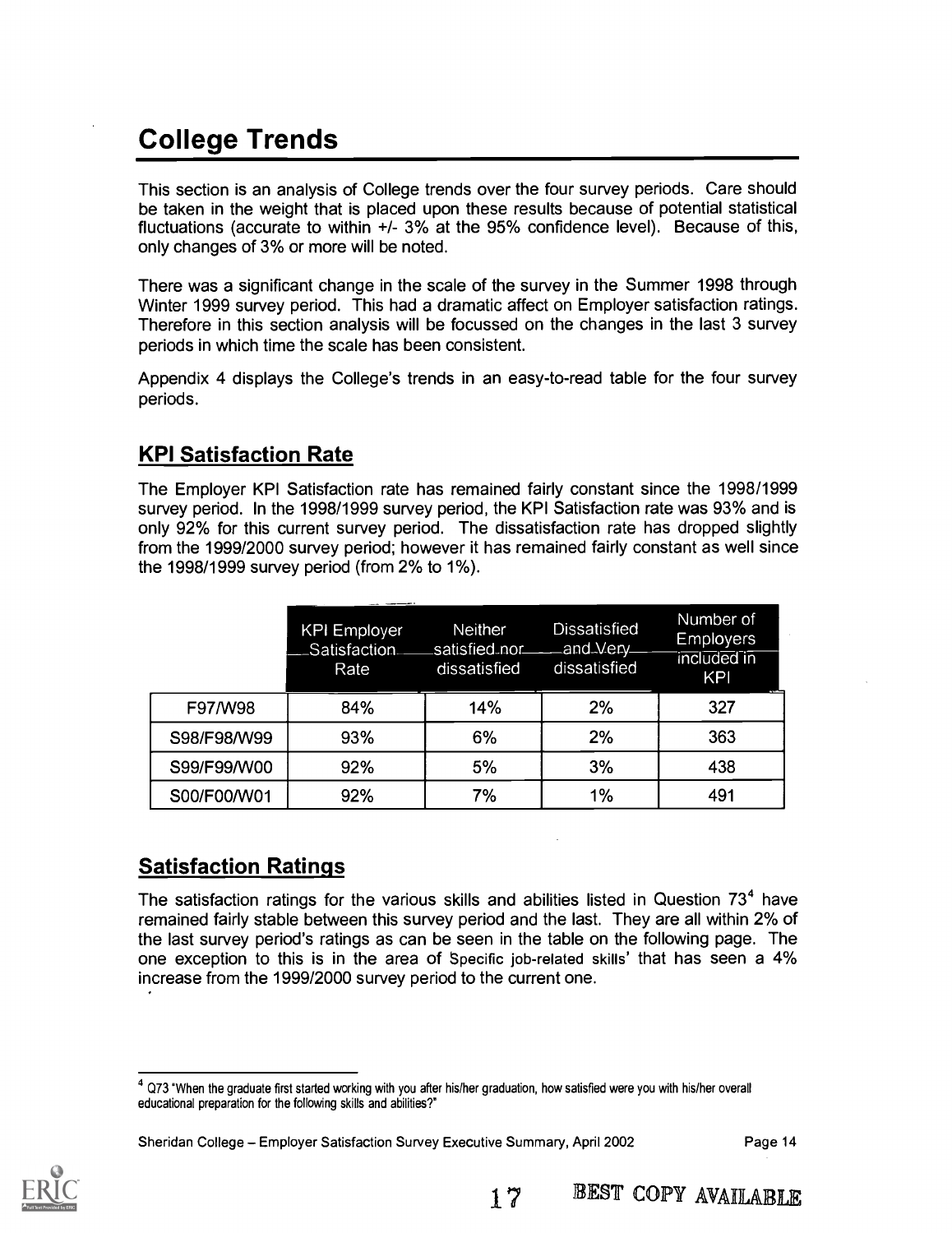# College Trends

There were some larger differences between the 1998/1999 survey period and the 2000/2001 survey period:

- 'Computer skills' increased by 6% since the 1998/1999 survey period. From 1998/1999 to the next survey period it increased by 7%, and has remained stable since then.
- 'Specific job related skills' increased by 5% since the 1998/1999 survey period; and 4%  $\bullet$ of that increase has been since the last survey period (i.e. 1999/2000).
- 'Problem solving' steadily decreased by 4% since the 1998/1999 survey period.
- 'Specific job-related knowledge' increased by 3% since the 1998/1999 survey period  $\bullet$ and has remained stable for the last two survey periods.
- 'Organization and planning' decreased by 3% since the 1998/1999 survey period; 2% of that decrease has been since the last survey period (i.e. 1999/2000).

| <b>Skill/Ability</b><br>in Question 73 | F97/W98<br>Employer<br>Satisfaction | S98/F98/W99<br>Employer<br>Satisfaction | S99/F99/W00<br>Employer<br>Satisfaction | S00/F00/W01<br>Employer<br>Satisfaction | Change between<br>S98/F98/W99 to<br>S00/F00/W01 |
|----------------------------------------|-------------------------------------|-----------------------------------------|-----------------------------------------|-----------------------------------------|-------------------------------------------------|
| <b>KPI Employer Satisfaction</b>       | 84%                                 | 93%                                     | 92%                                     | 92%                                     | $-1%$                                           |
| A. Sp. job-related knowledge           | 61%                                 | 81%                                     | 84%                                     | 84%                                     | $+3%$                                           |
| B. Specific job-related skills         | 64%                                 | 83%                                     | 84%                                     | 88%                                     | $+5%$                                           |
| C. Oral communication                  | 73%                                 | 89%                                     | 90%                                     | 89%                                     | 0%                                              |
| D. Written communications              | 67%                                 | 83%                                     | 82%                                     | 84%                                     | $+1%$                                           |
| E. Comprehension                       | 79%                                 | 93%                                     | 93%                                     | 93%                                     | $0\%$                                           |
| F. Math skills                         | 60%                                 | 74%                                     | 76%                                     | 74%                                     | 0%                                              |
| G. Computer skills                     | 70%                                 | 82%                                     | 89%                                     | 88%                                     | $+6%$                                           |
| H. Critical thinking                   | 68%                                 | 87%                                     | 87%                                     | 87%                                     | 0%                                              |
| I. Problem solving                     | 69%                                 | 87%                                     | 85%                                     | 83%                                     | $-4%$                                           |
| J. Research and analysis               | 52%                                 | 73%                                     | 74%                                     | 73%                                     | 0%                                              |
| K. Teamwork                            | 88%                                 | 94%                                     | 94%                                     | 94%                                     | 0%                                              |
| L. Organization and planning           | 68%                                 | 89%                                     | 88%                                     | 86%                                     | $-3%$                                           |
| M. Time management                     | 67%                                 | 84%                                     | 83%                                     | 84%                                     | 0%                                              |
| N. Quality of work                     | 81%                                 | 93%                                     | 94%                                     | 94%                                     | $+1%$                                           |
| O. Productivity                        | 74%                                 | 91%                                     | 90%                                     | 90%                                     | $-1%$                                           |
| P. Creative and Innovative             | 64%                                 | 81%                                     | 82%                                     | 82%                                     | $+1%$                                           |
| Q. Adaptable                           | 80%                                 | 91%                                     | 94%                                     | 92%                                     | $+1%$                                           |
| R. Responsible                         | 85%                                 | 93%                                     | 95%                                     | 94%                                     | $+1%$                                           |

# BEST COPY AVAILABLE

Sheridan College - Employer Satisfaction Survey Executive Summary, April 2002 Page 15



18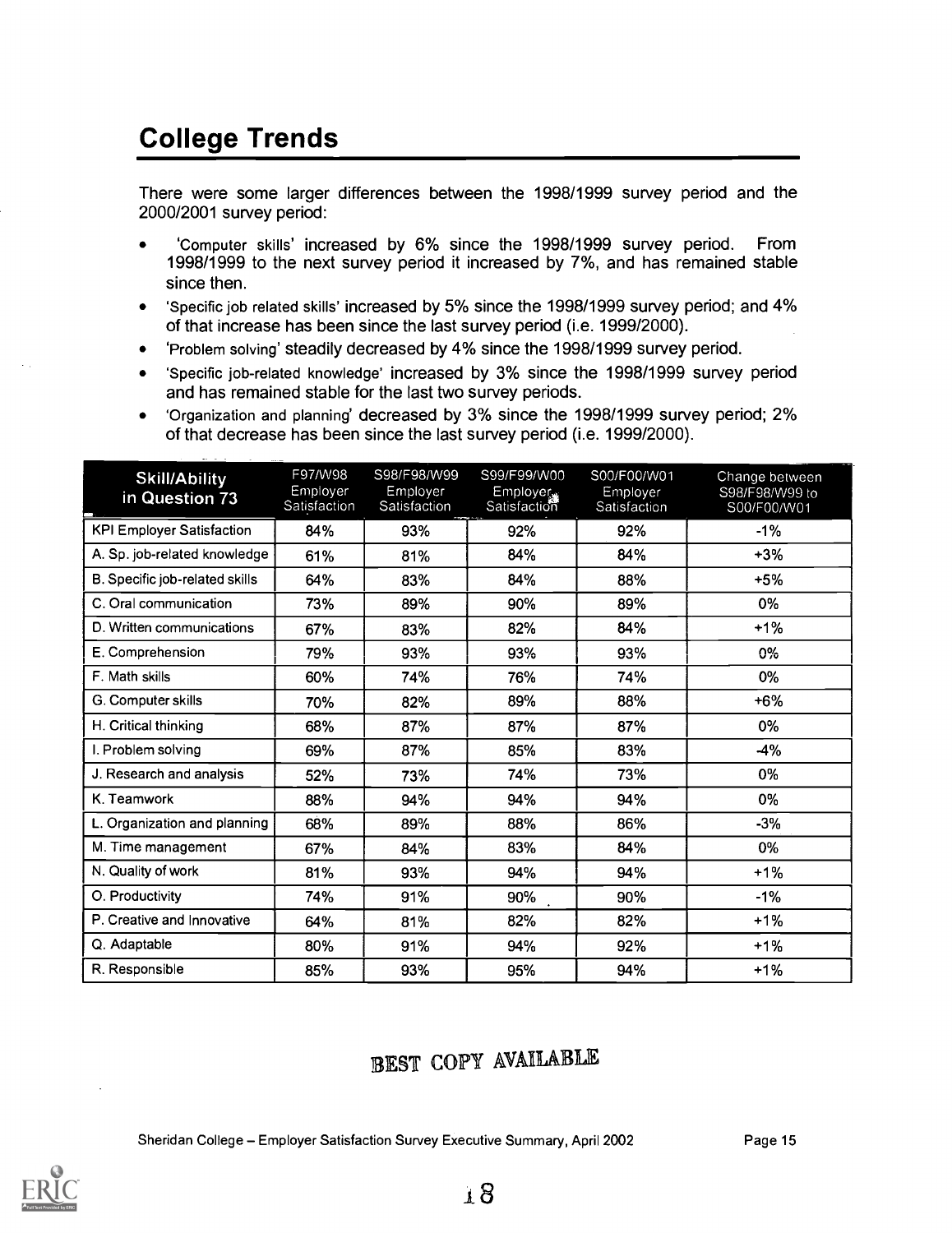# College Trends

#### **Demographics**

Demographics have remained fairly steady since the last survey period. There were only two changes of 5% or more. The first is the proportion of Employers who said 'Yes', down by 8% to "Are there other skills that you feel will be in demand in the future and should be included in the educational preparation of college graduates?". The second is the proportion of Employers who said 'Yes', down by 5% to "Are there other skills that we have not talked about that are required for the type of work which this employee is doing/you are doing?".

The table below displays some of the demographic information derived from the Employer Satisfaction Survey over the four survey periods and the changes between this survey period and the last survey period shaded in gray.

| <b>College Demographic Information</b>                                                                                                                                                                    | F97/<br><b>W98</b> | S98/<br>F98/<br><b>W99</b> | S99/<br>F99/<br><b>W00</b> | <b>S00/</b><br>F00/<br><b>W01</b> | <b>Changes between</b><br>S99/F99/W00 &<br>S00/F00/W01 |
|-----------------------------------------------------------------------------------------------------------------------------------------------------------------------------------------------------------|--------------------|----------------------------|----------------------------|-----------------------------------|--------------------------------------------------------|
| Q70 Percentage of Employers who confirmed that the<br>graduate was employed by them.                                                                                                                      | 99%                | 99%                        | 98%                        | 98%                               | 0%                                                     |
| Q71 Percentage of graduates who had been working<br>'Less than 3 months'.                                                                                                                                 | 8%                 | 4%                         | 8%                         | 6%                                | $-2%$                                                  |
| Q71 Percentage of graduates who had been working<br>for '3-6 months'.                                                                                                                                     | 24%                | 22%                        | 22%                        | 21%                               | $-1%$                                                  |
| Q71 Percentage of graduates who had been working<br>for '6 mths-1 year'.                                                                                                                                  | 45%                | 47%                        | 44%                        | 42%                               | $-2%$                                                  |
| Q71 Percentage of graduates who had been working<br>for '1-2 years'.                                                                                                                                      | 14%                | 13%                        | 13%                        | 17%                               | $+4%$                                                  |
| Q71 Percentage of graduates who had been working<br>for '2 yrs or more'.                                                                                                                                  | 9%                 | 14%                        | 13%                        | 14%                               | $+1%$                                                  |
| Q71 Percentage of 'Refused/Don't Know' responses.                                                                                                                                                         | 7%                 | 5%                         | 7%                         | 6%                                | $-1%$                                                  |
| Q75 Percentage of Employers who said 'Yes' to "Are<br>there other skills that we have not talked about that<br>are required for the type of work which this employee<br>is doing/you are doing?"          | 28%                | 43%                        | 33%                        | 28%                               | $-5%$                                                  |
| Q77 Percentage of Employers who said 'Yes' to "Are<br>there other skills that you feel will be in demand in the<br>future and should be included in the educational<br>preparation of college graduates?" | 48%                | 62%                        | 51%                        | 43%                               | -8%                                                    |

#### BEST COPY AVAILABLE

Sheridan College -- Employer Satisfaction Survey Executive Summary, April 2002 Page 16

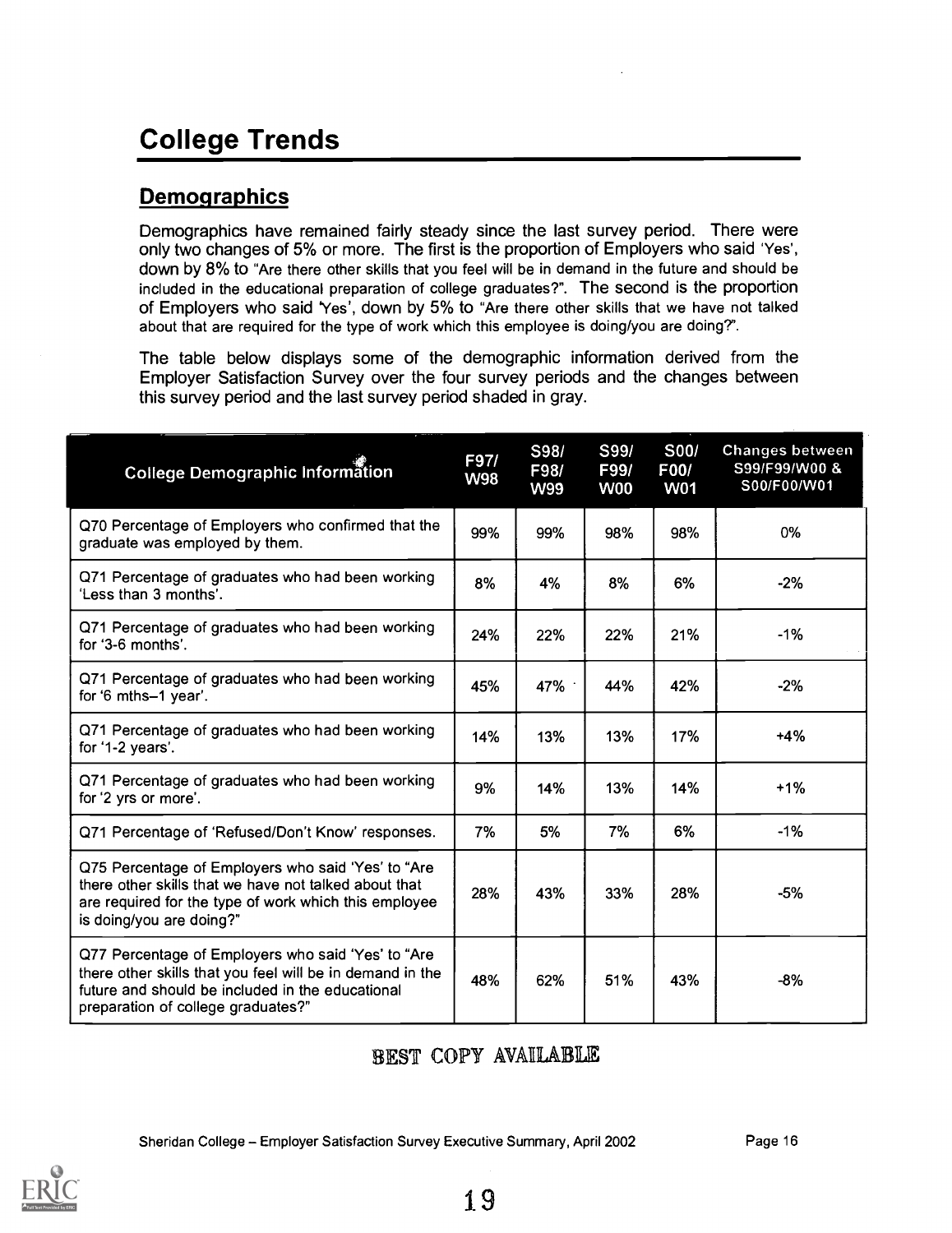# Industry Analysis

Employer responses were sorted into North American Industry Classification System (NAICS) Sectors. The NAICS system is used to classify businesses across Canada, the USA and Mexico. This section of the report will determine the Employer satisfaction and importance ratings for the industries in which graduates are employed.

Data from the Summer of 1998 through to Winter 2001 was used in this analysis to provide a large number of cases. Over this time period there were 1,724 Employers included. The table below shows the proportion of Sheridan College graduate Employers in each industry.



The tables and charts in Appendix 5 provide details of this Analysis. The six industries with 5% or more of the total Employer responses were examined in some detail in the following pages.

Sheridan College - Employer Satisfaction Survey Executive Summary, April 2002 Page 17

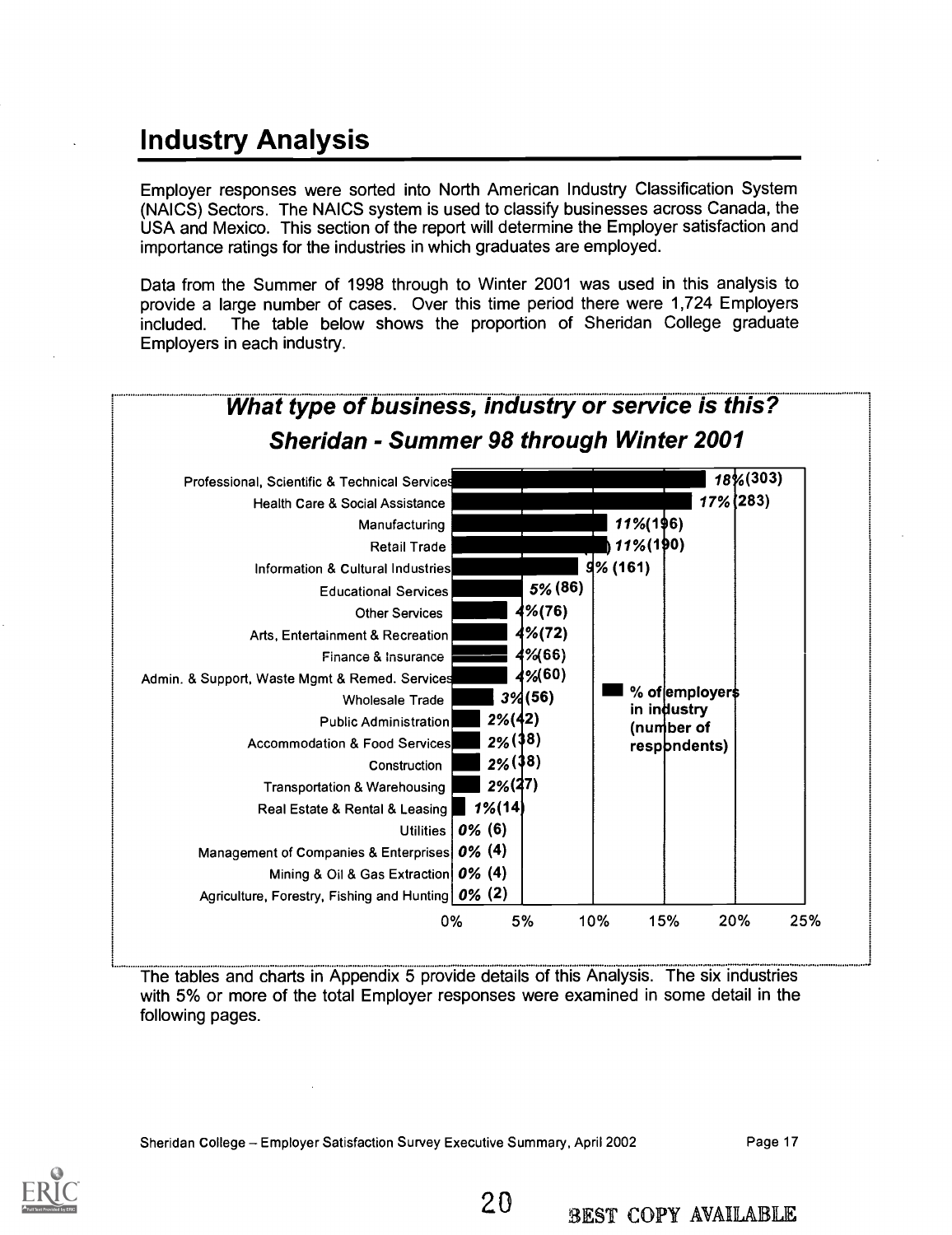#### PROFESSIONAL, SCIENTIFIC & TECHNICAL SERVICES

The Professional, Scientific & Technical Services industry had an average KPI Satisfaction rate of 90%. Satisfaction ratings in this industry were about the same or below the Provincial average in all cases but two. These were 'Computer skills' and 'Research and analysis' which were about 5% higher in their satisfaction rating. Importance ratings for this industry were also close to or below Provincial ratings in most cases. Exceptions to this were much higher ratings in 'Computer skills' and in 'Research and analysis'.

The Professional, Scientific & Technical Services industry had the highest proportion of graduate Employers over the past 3 survey periods including 303 Employers. This industry had a KPI Satisfaction rate of 90%. This is very close to the average of the industries and also the Provincial average over the past three survey periods.

In general, Employers in this industry had slightly below average satisfaction ratings when compared to Provincial ratings over the past 3 survey periods, with 2 exceptions. These exceptions included 'Computer skills' and 'Research and analysis', which were about 5% higher in their satisfaction rate.

The satisfaction rates from Employers in this industry ranged from 73% to 94% for the skills and abilities in terms of educational preparation. 'Math skills' was rated the lowest, while 'Teamwork' was rated the highest. Four other factors had 90% or more satisfaction ratings, including 'Computer skills' with 90%, 'Quality of work' with 90%, 'Responsible' with 91% and 'Comprehension' with 92%. This is good news for the College, because the Employers also rated those 5 top factors with 95% to 100% importance rating.

This industry had 4 factors that had less than 80% satisfaction. These were 'Math skills' with 73%, 'Research & analysis' with 77%, 'Time Management' with 79% and 'Specific jobrelated knowledge' with 77%. Both 'Math skills' and 'Research and analysis' were also rated with low importance ratings (57% and 65% respectively). 'Specific job-related knowledge' needs some improvement, however, as it has been seen to be 'Very Strongly' related to the KPI Satisfaction, and has also been rated with an 84% importance rating.

In general, Professional, Scientific & Technical Services had average to below average importance ratings when compared to the Province over the past three survey periods. This industries' highest importance ratings came in 'Quality of work' with 100%, 'Productivity' with 98% and 'Teamwork' also with 98%. The one factor in this industry that received an importance rating which was way above the Provincial average (by about 25%) was 'Computer skills', which Employers rated with a 95% importance rating.

The lowest importance rating for this industry, by far, was in 'Math skills' with only 57% of Employers rating this as 'Important'.

Sheridan College Employer Satisfaction Survey Executive Summary, April 2002 Page 18

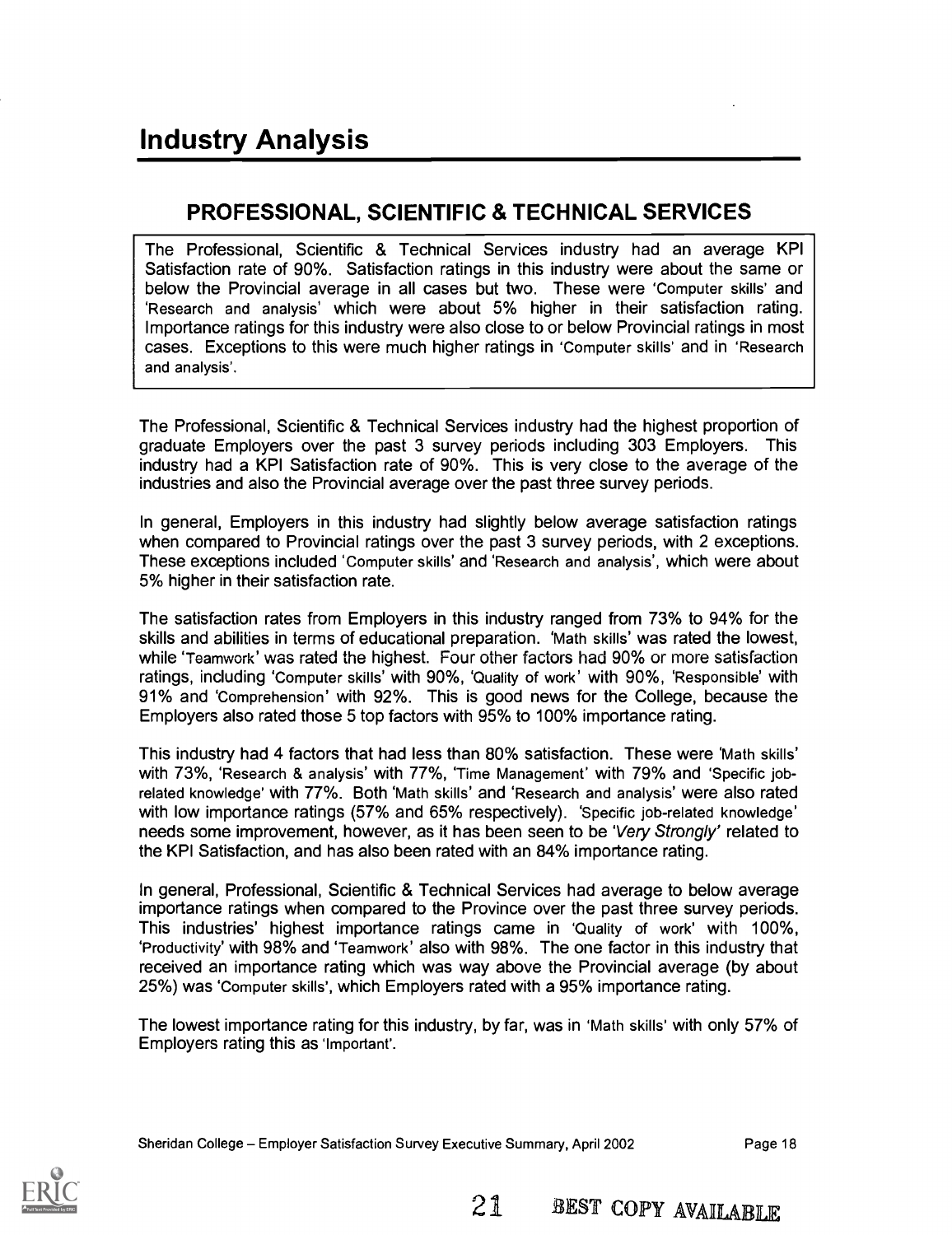## HEALTH CARE & SOCIAL ASSISTANCE

 $\ddot{\phantom{a}}$ 

The Health Care & Social Assistance Industry had a high KPI Satisfaction rate of 94%. Employers from this industry rated educational preparation for most skills and abilities as `Important' and also gave the majority of them high satisfaction rates. The two factors with the lowest rated importance were Math Skills' with 37% important' and Computer skills' with 43% 'Important'.

The Health Care & Social Assistance industry had the second highest proportion of graduate Employers over the past 3 survey periods including 283 Employers. It had a KPI Satisfaction rate of 94%. This is very close to the Provincial average over the past three survey periods.

Employers in this industry had above average satisfaction ratings ranging from 63% to 97%. More than 95% of Employers were 'Satisfied' with educational preparation for three of the skills & abilities listed in Question 73. These were 'Quality of work' with 97%, 'Comprehension' with 96% and 'Responsible' with 96%. These are areas of strength in this industry as these three factors also had very high importance ratings (99% to 100%). This means that not only do Employers find these factors 'Important', but they are also 'Satisfied' with how the graduates have been prepared in these areas.

However, there were also 3 skills and abilities with less than 80% Employer satisfaction. These were 'Research & Analysis' with 71%, 'Computer skills' with 70% and 'Math skills' with 63%. This is an average rating for 'Research & Analysis' but below average for the other two factors. Though these satisfaction ratings are low, they also have the lowest importance ratings in this industry.

In general, Health Care and Social Assistance had average to above average importance ratings when compared to the Province over the past three survey periods. The three exceptions to this were in 'Math Skills' (about 20% below average), Computer skills' (about 30% below average) and 'Research and analysis' (about 5% below average).

There were several factors in this industry which are 'Important' to Employers. In fact, of the 18 factors listed, Employers rated 15 of these with over 90% importance. Two of these factors had 100% importance. They were 'Responsible' and 'Comprehension'.

The factors with the lowest importance ratings were 'Math skills' with 37% Important' and 'Computer skills' with 43% 'Important'.

Sheridan College - Employer Satisfaction Survey Executive Summary, April 2002 Page 19



22 BEST COPY AVAILABLE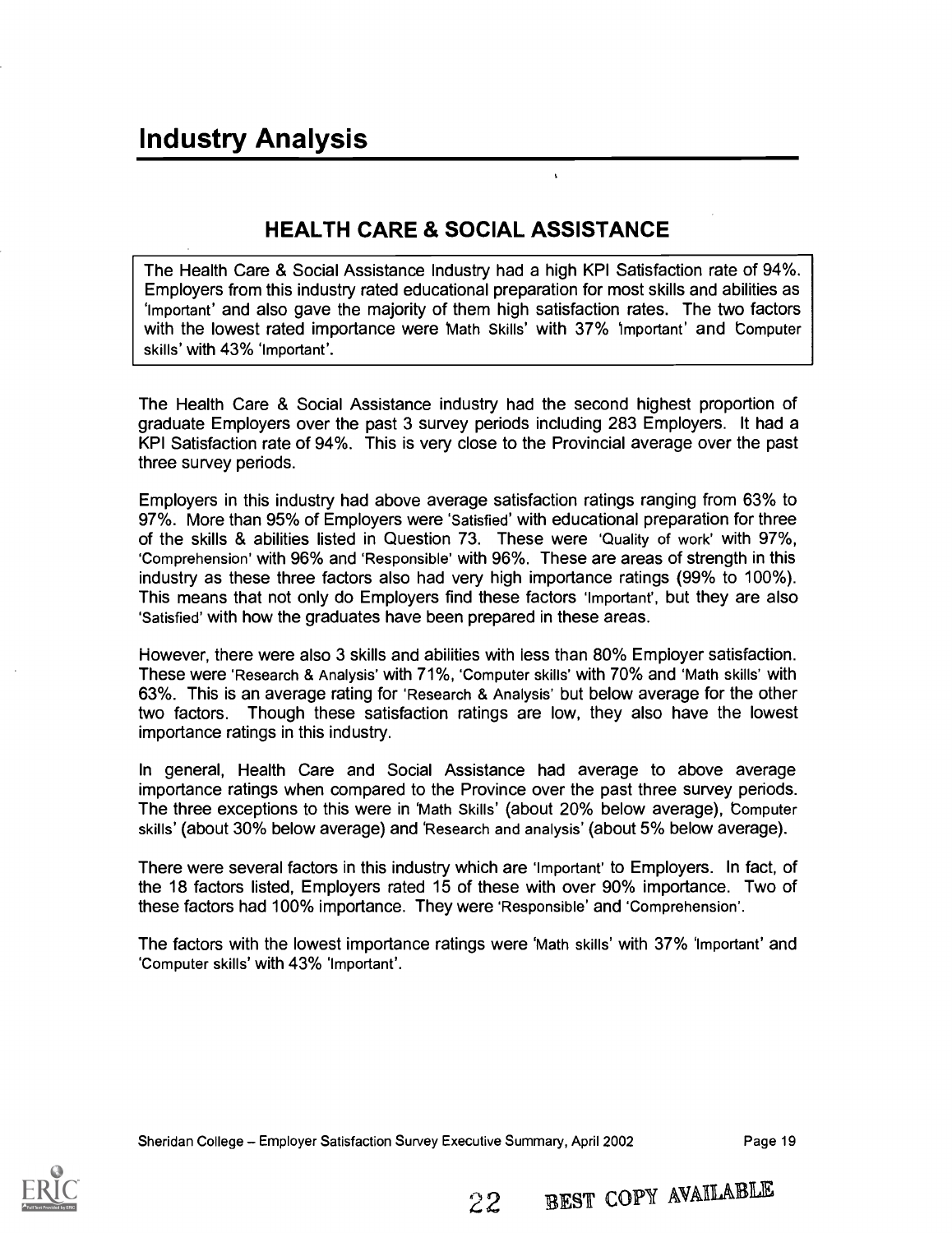#### MANUFACTURING

The Manufacturing Industry had a high KPI Satisfaction rate of 94%. The areas of highest satisfaction were in 'Teamwork' and 'Responsible'. It had close to average importance ratings for most factors with the exceptions of 'Math skills', 'Computer skills' and 'Research and analysis' which had much higher importance ratings than the Provincial average; Specific job-related knowledge' had a much lower importance rating than the Provincial average. This industry had a mix of higher, lower and average satisfaction ratings when compared to the Province.

The Manufacturing industry had the third highest proportion of graduate Employers over the past 3 survey periods including 196 Employers. It had a KPI Satisfaction rate of 94%. This is slightly higher than the Provincial average over the past three survey periods.

Employers in this industry had several satisfaction ratings below average and several above average, with ratings ranging from 74% to 96%. The highest satisfaction rating for this industry was in 'Teamwork'. An additional five skills and abilities had satisfaction ratings above 90%, including 'Comprehension' with 92%, 'Computer skills' with 91%, 'Quality of work' with 92%, 'Adaptable' with 92% and 'Responsible' with 94% 'Satisfied'.

This industry had 4 factors that had less than 80% satisfaction. These were 'Creative and innovative' with 79% 'Research & analysis' with 75%, Specific job-related knowledge' with 74% and 'Time management' with 77%. One area that would be particularly important for improvement would be 'Specific job-related knowledge' as it is a 'Very Strong' driver of KPI Satisfaction.

The importance ratings were about average or below average for this industry compared to the Provincial average. There were 3 exceptions. These were 'Computer skills' where this industry rated about 20% higher than the average, Research and analysis' which rated about 10% higher and 'Math skills' which rated about 10% higher as well. The greatest differences are with 'Computer skills', with an importance rate about 20% higher, and 'Specific job-related knowledge', with an importance rate about 17% lower.

The four most 'Important' factors to Employers in this industry are 'Quality of work' with 100%, 'Responsible' with 99%, 'Productivity' with 98%, and 'Comprehension' with 98%. Satisfaction ratings for these factors ranged from 87% to 94%, with the lowest rating for 'Productivity'.

'Computer skills' received a 90% importance rating from Employers in this industry. This was about 20% higher than the Provincial average and is one of the highest importance ratings for this factor among all the industries.

The factor that was rated with the least importance in this industry was 'Math skills' with only 67%.

23

Sheridan College - Employer Satisfaction Survey Executive Summary, April 2002 Page 20

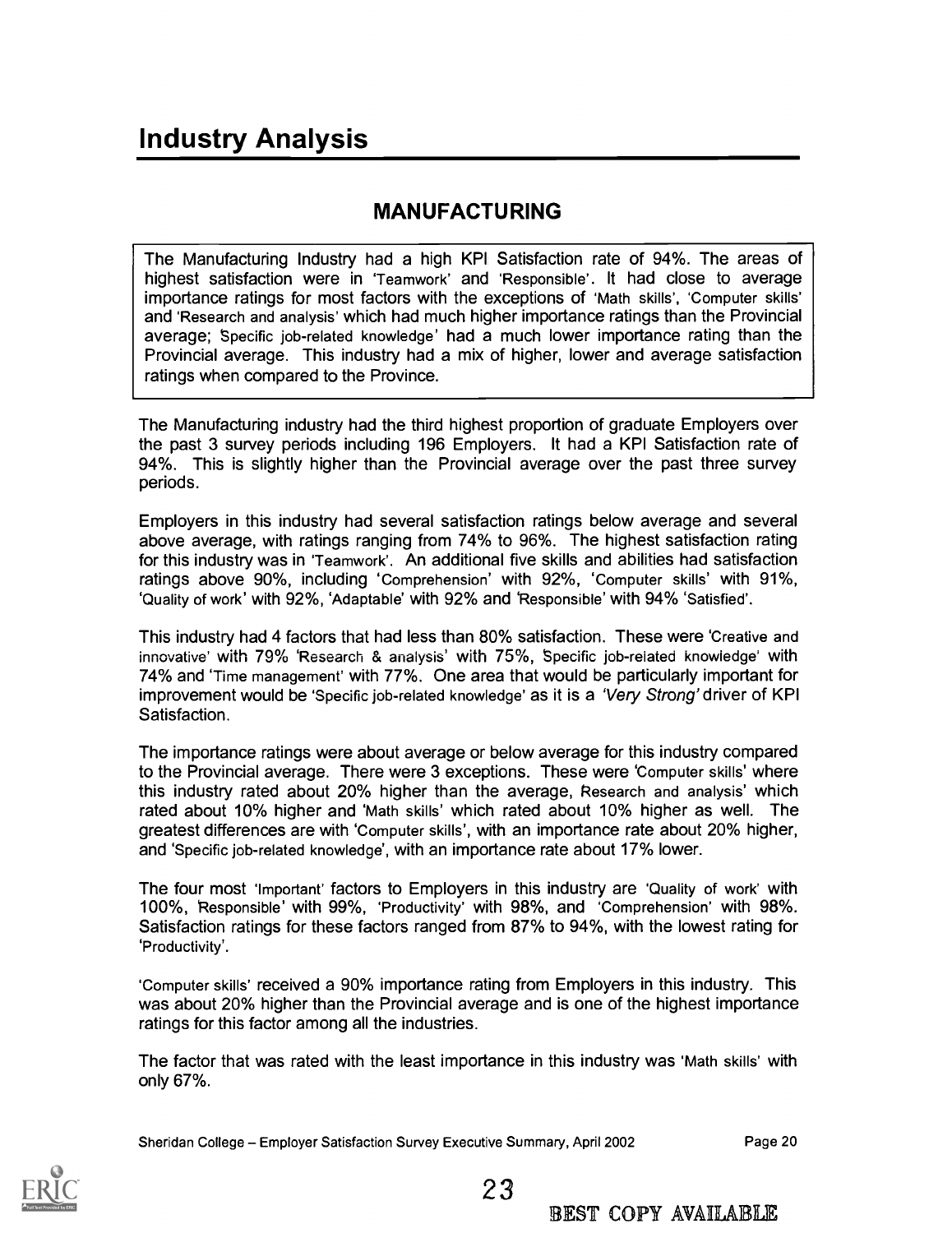#### RETAIL TRADE

The Retail Trade Industry had a KPI Satisfaction rate of 90%. With regard to satisfaction, Retail Trade had a mixture of ratings that were above and about the same as the Provincial average. The highest satisfaction came in 'Teamwork' and 'Responsible'. Importance ratings for this industry were average or slightly below average with the exception of 'Math skills' which was rated as more important in this industry than the Provincial average. The most important factors for this industry include 'Quality of work', `Productivity' and 'Teamwork'.

The Retail Trade industry had the fourth highest proportion of graduate Employers over the past 3 survey periods including 190 Employers. It had a KPI Satisfaction rate of 90%.

Employers in this industry had satisfaction ratings that were within the average, with ratings ranging from 70% to 96%. The highest ratings were in 'Teamwork' with 96% 'Satisfied' and 'Responsible' with 95% 'Satisfied'. An additional 5 skills and abilities had satisfaction rates above 90%. These are 'Oral communication' with 92%, 'Comprehension' with 93%, 'Quality of work' with 92%, 'Productivity' with 93% and 'Adaptable' with 93%. This is good news for the College, since 3 of those factors are 'Very Strong' drivers of KPI Satisfaction.

This industry had only one factor that had less than 80% satisfaction, which was 'Research and analysis'. Although this rating is average, the employers of this industry only rated it as 50% 'Important'.

In general, Retail Trade's importance ratings were average or below, with the exception of 'Math Skills' that was about 10% above the Provincial average.

Retail Trade's highest rated factors of importance for Employers included 'Quality of work' with 100%, 'Productivity' with 99%, 'Teamwork' with 99%, 'Responsible' with 98% and 'Oral communication' with 98%. Employers rated 92% to 96% 'Satisfied' for these same factors. For a complete listing of these and other factors see Appendix 5, Table 1.

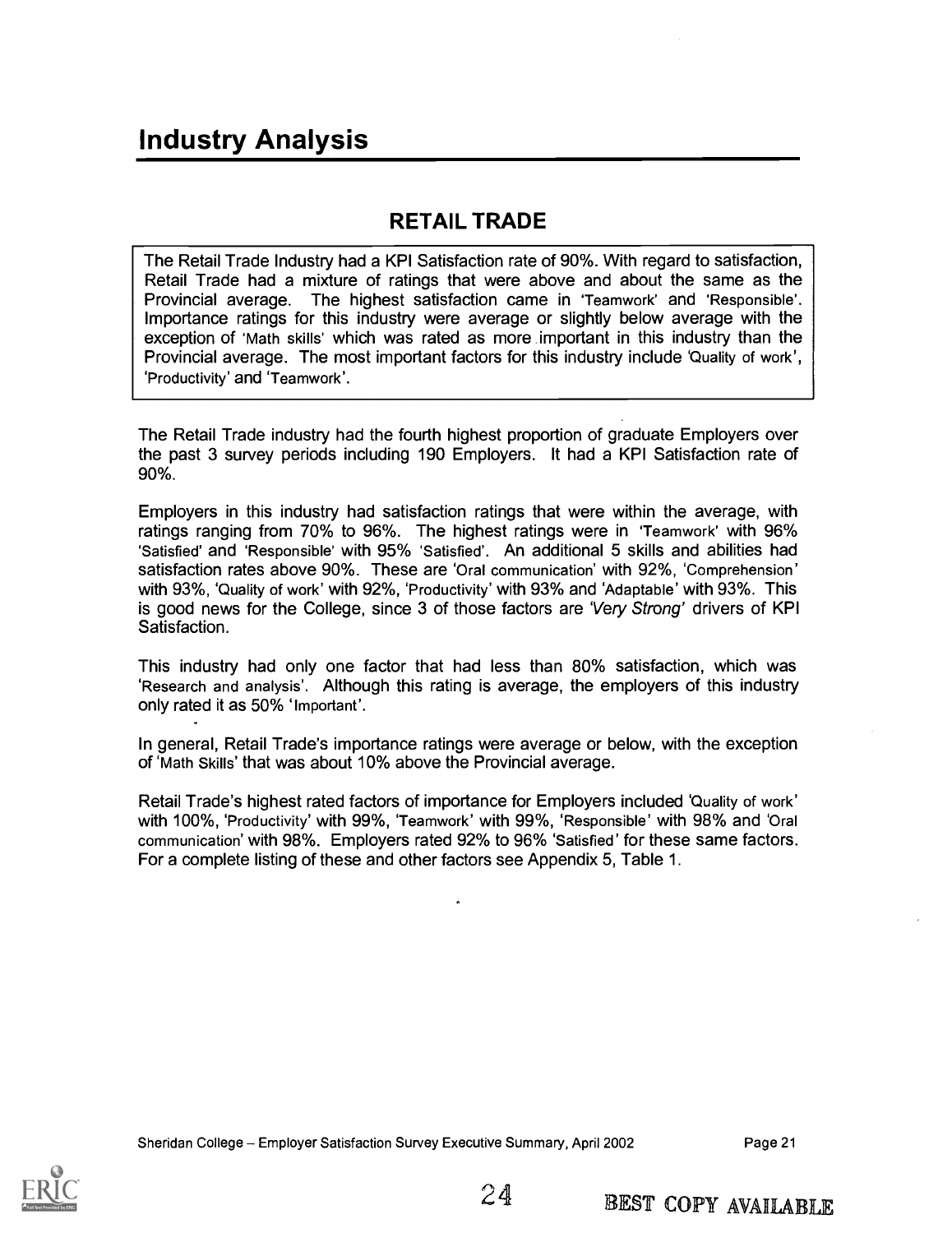## INFORMATION & CULTURAL INDUSTRIES

The Information & Cultural Industries had a KPI Satisfaction rate of 87%. In general, satisfaction ratings for this industry were equal to or below the Provincial averages with 2 exceptions. These were 'Computer skills' with 92% and 'Research & analysis' with 76%. Importance ratings for Information & Cultural Industries were all over the map, some higher, some lower and some the same as the Provincial averages. The largest differences were in 'Written Communication' and 'Math skills' where this industry had much lower importance ratings and in 'Computer skills' and 'Research & analysis' where this industry had much higher importance ratings.

The Information & Cultural Industries had the fifth highest proportion of graduate Employers over the past 3 survey periods including 161 Employers. It had a KPI Satisfaction rate of 87%, which is below the Provincial average over the past three survey periods.

In general, Employers in this industry had satisfaction ratings ranging from 70% to 96% that were the same or below Provincial averages. There were 2 exceptions to this. The first exception was in 'Computer skills' where 92% of Employers were 'Satisfied' which was about 10% higher than the Provincial average. This is a strength as 85% of Employers from this industry also said that 'Computer skills' were 'Important', which is above average. The second exception was in 'Research and analysis', which received a 76% satisfaction rating, which is about 5% above the Provincial average. This is an area of strength as 'Research and analysis' also received an above average importance rating of 65%.

This industry had 8 factors that had less than 80% satisfaction. The lowest satisfaction ratings were in 'Math skills' with 71% 'Satisfied' and 'Written Communications' with 70%. The employers rated these factors with a 36% and 65% importance rating respectively.

In Information & Cultural Industries, the most important factors to Employers were 'Quality of work' and Responsible' both ranked with 100%, and Time Management' with 99%. 'Comprehension' and 'Productivity' also ranked with very high importance ratings of 98%. The factor of least importance was 'Math skills' with only 36% of Employers saying that this was 'Important'.

When comparing the importance ratings between this industry and the Province, this industry rated at average, above, and below average rates. The greatest differences were in 'Math skills' about 20% lower in this industry, and Written Communications' which was about 20% lower and 'Computer skills' which was about 15% higher.

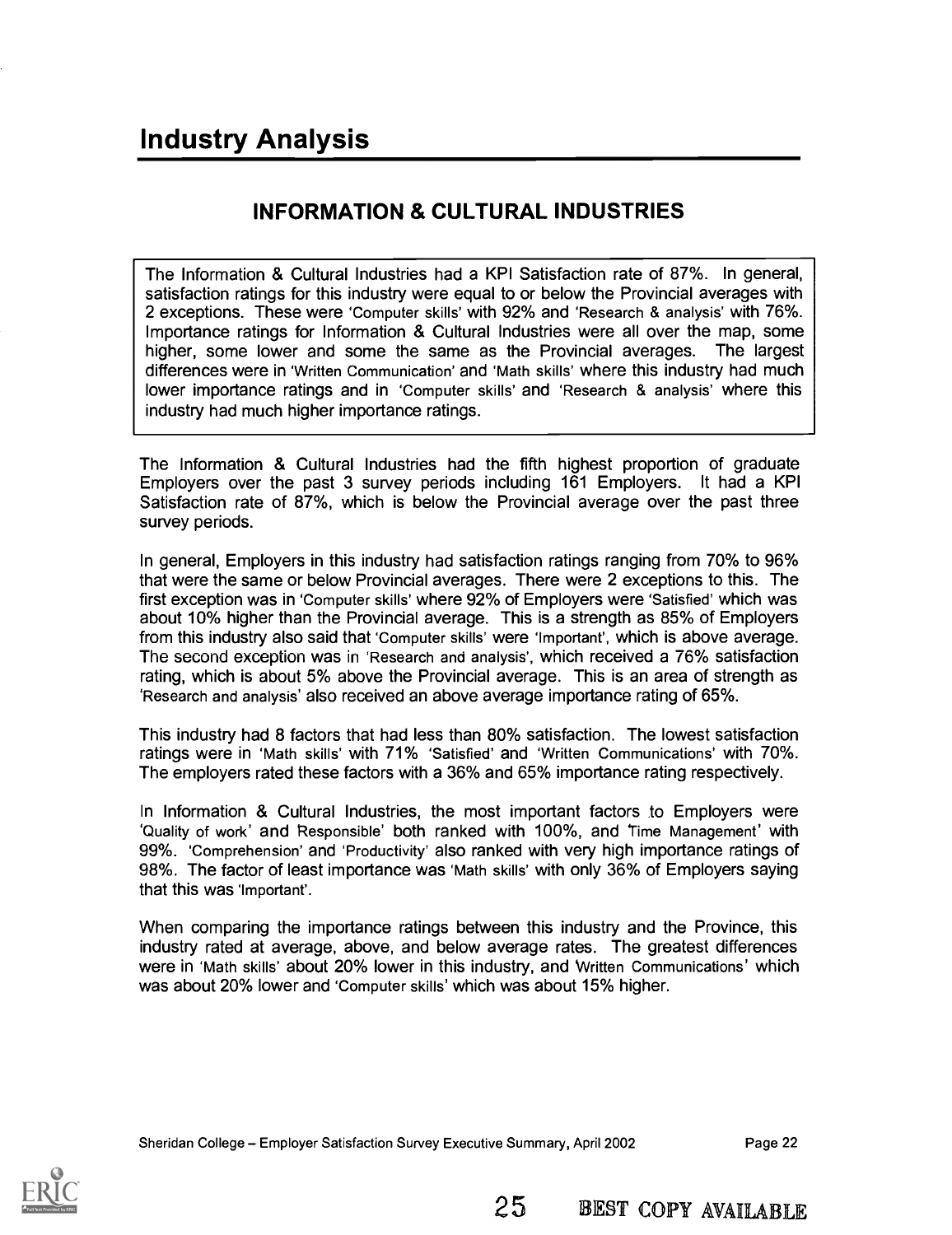## EDUCATIONAL SERVICES

The Educational Services industry had a high KPI Satisfaction rate of 95%. Satisfaction ratings in this industry were average to above average in all cases but two. These were 'Teamwork', which was about 5% lower and 'Math skills', which was just slightly lower than the Provincial average. Importance ratings for this industry were very close to or above Provincial ratings.

The Educational Services industry had the sixth highest proportion of graduate Employers over the past 3 survey periods including 86 Employers. It had a KPI Satisfaction rate of 95% that is second highest among industries over the past three survey periods.

In general, Employers in this industry had ratings that ranged from 75% to 98% which are ratings that are average to above average satisfaction ratings when compared to Provincial ratings over the past 3 survey periods. The two exceptions were with 'Teamwork' which was about 5% below average and 'Math skills' which was slightly below average.

The highest satisfaction ratings for this industry were in 'Quality of work' and 'Specific jobrelated knowledge' with 98% 'Satisfied'. This is a strength of the industry as these two factors were Very Strongly' related to the KPI Satisfaction question. Both of these factors also had high importance ratings of 100% and 95% respectively. Altogether, the employers in this industry rated 13 skills and abilities with 90% or more satisfaction.

This industry had 2 factors that had less than 80% satisfaction. These were 'Research & analysis' with 76% and 'Math Skills' with 75%. These factors were rated with a 63% and a 55% importance rating respectively.

In general, Educational Services had average to above average importance ratings when compared to the Province over the past three survey periods. The exceptions were with 'Teamwork', 'Productivity' and 'Math skills' that were rated slightly below average.

This industries' highest importance ratings came in 'Quality of work' with 100%, 'Responsible' with 100%, 'Adaptable' with 99% and 'Comprehension' with 98%. The two factors in this industry that received an importance rating which were significantly above the Provincial averages (by about 10%) was 'Creative and innovative' and 'Written Communications' which Employers rated with 87% and 92% 'Important' respectively.

The lowest importance rating for this industry by far was in 'Math skills' with only 55% of Employers rating this as 'Important'. This factor was only slightly below the average.

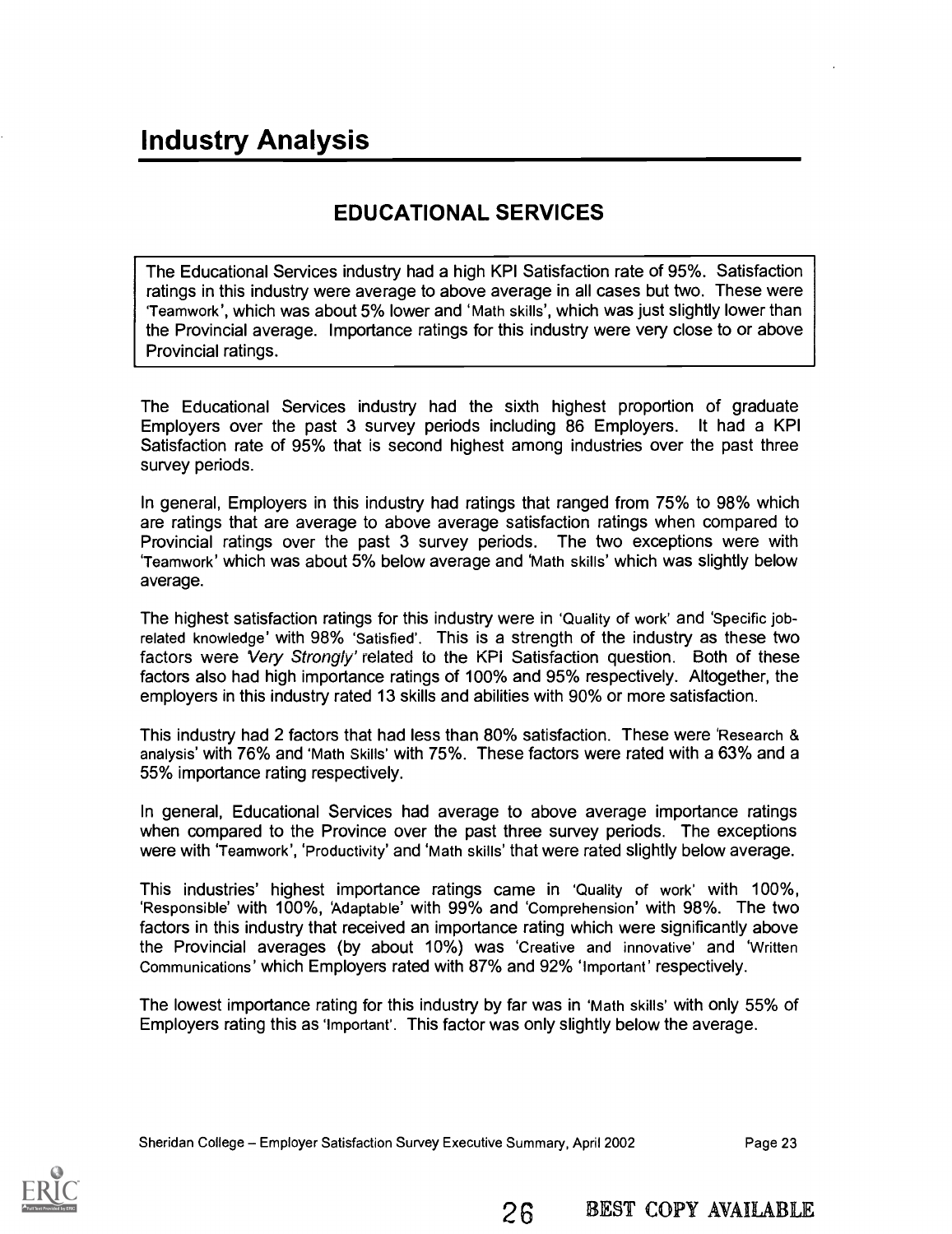# Appendices |

| Appendix 1 | <b>Employer Satisfaction Ratings table</b>   | Pg. 25 |
|------------|----------------------------------------------|--------|
| Appendix 2 | KPI Statistical Accuracy tables for programs | Pg. 26 |
| Appendix 3 | Correlational analysis table                 | Pg. 30 |
| Appendix 4 | <b>College Trends table</b>                  | Pg. 31 |
| Appendix 5 | Industry analysis (NAICS) tables and charts  | Pg. 32 |

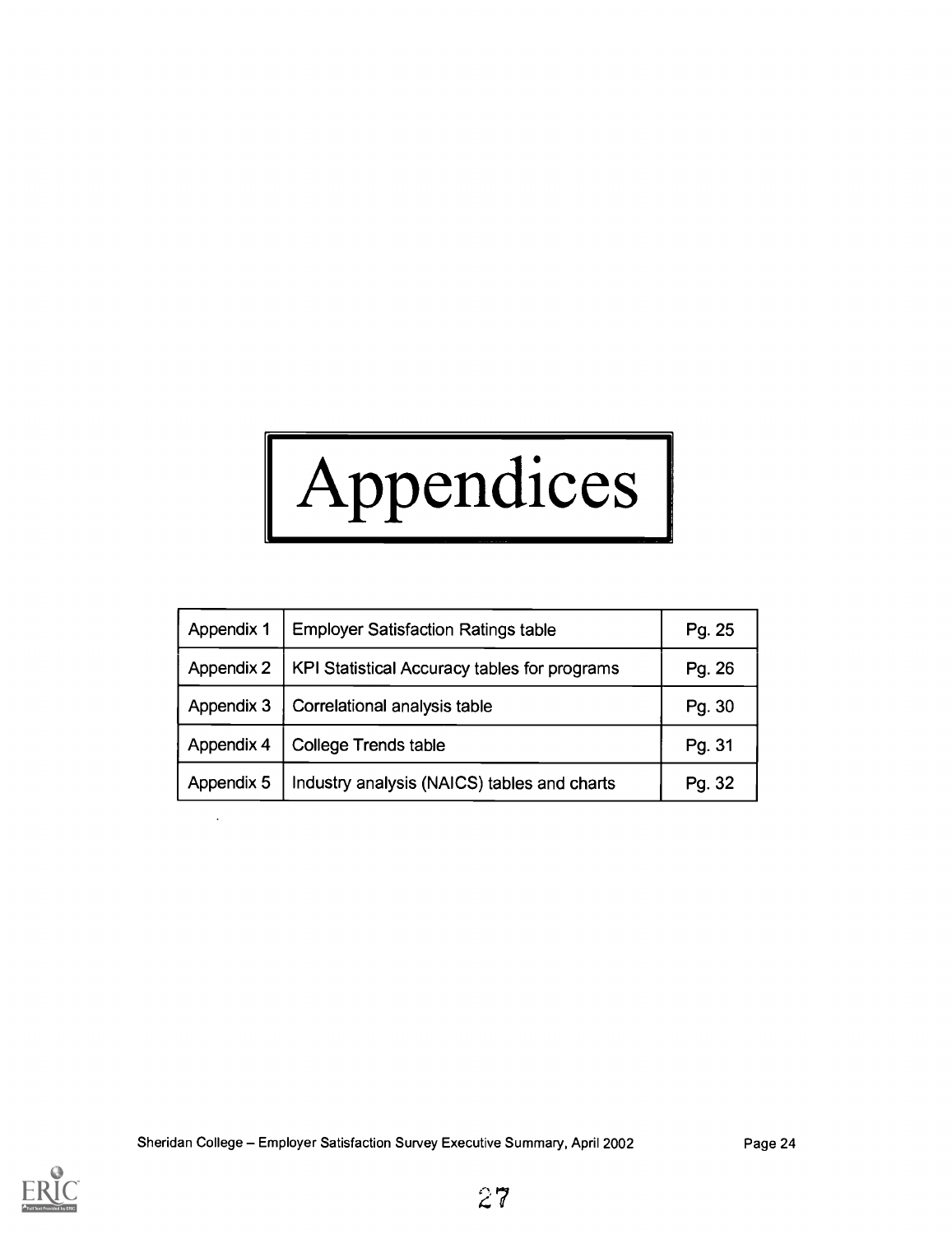ERIC

| satisfaction rating.                          |                    |                          |                         |                          |                 |                                 |                                |                 |                      |
|-----------------------------------------------|--------------------|--------------------------|-------------------------|--------------------------|-----------------|---------------------------------|--------------------------------|-----------------|----------------------|
| <b>Skill/Ability</b>                          | College<br>Ranking | Province<br>Ranking      | Satisfaction<br>College | Satisfaction<br>Province | Differ-<br>ence | Satisfaction<br>College<br>òis- | Satisfaction<br>Province<br>ė. | Differ-<br>ence | Responses<br>College |
| KPI Question 74 Employer<br>Satisfaction Rate | $\lessgtr$         | $\frac{4}{2}$            | 92%                     | 92%                      | δ%              | $\frac{5}{6}$                   | 2%                             | $-1%$           | 491                  |
| 73K. Teamwork                                 | ↽                  | $\overline{\phantom{0}}$ | 94%                     | 84%                      | 0%              | 2%                              | 2%                             | ಶಿಂ             | 529                  |
| 73R. Responsible                              | ↽                  | $\overline{\phantom{0}}$ | 94%                     | %b                       | δ%              | 2%                              | 2%                             | క               | 532                  |
| 73N. Quality of work                          | ↽                  | က                        | 94%                     | 93%                      | $+1%$           | 2%                              | $2\%$                          | ఠి              | 532                  |
| Comprehension<br>73E.                         | 4                  | က                        | 93%                     | 93%                      | ಶಿಂ             | 2%                              | $2\%$                          | ర్మ             | 531                  |
| 73Q. Adaptable                                | 5                  | 5                        | 92%                     | 92%                      | δ%              | 2%                              | 2%                             | δ%              | 531                  |
| 730. Productivity                             | G                  | r                        | 90%                     | 90%                      | ఠి              | 3%                              | 4%                             | $-1%$           | 528                  |
| 73C. Oral communication                       | r                  | 6                        | 89%                     | 91%                      | $-2%$           | 3%                              | 3%                             | 0%              | 532                  |
| 73B. Specific job-related skills              | $\infty$           | $\overline{C}$           | 88%                     | 86%                      | $+2%$           | 9%                              | 11%                            | $-2%$           | 529                  |
| 73G. Computer skills                          | $\infty$           | $\frac{15}{2}$           | 88%                     | 83%                      | $+5%$           | $\frac{9}{6}$                   | 2%                             | $-1%$           | 517                  |
| 73H. Critical thinking                        | $\tilde{c}$        | S                        | 87%                     | 86%                      | $+1%$           | 3%                              | 3%                             | δ%              | 530                  |
| 73L. Organization and planning                | $\overline{1}$     | $\infty$                 | 86%                     | 87%                      | $-1%$           | 4%                              | 3%                             | $+1%$           | 529                  |
| 73D. Written communications                   | $\tilde{c}$        | $\infty$                 | 84%                     | 87%                      | $-3%$           | 2%                              | 3%                             | $-1%$           | 532                  |
| 73M. Time management                          | $\frac{5}{2}$      | $\overline{C}$           | 84%                     | 86%                      | $-2%$           | 6%                              | 4%                             | $+2%$           | 531                  |
| 73A. Sp. job-related knowledge                | $\frac{2}{3}$      | $\dot{a}$                | 84%                     | 84%                      | $\delta$        | 3%                              | 4%                             | $-1%$           | 530                  |
| 731. Problem solving                          | $\frac{15}{2}$     | S                        | 83%                     | 86%                      | $-3%$           | 4%                              | 4%                             | δ%              | 530                  |
| 73P. Creative and Innovative                  | $\frac{6}{5}$      | $\frac{6}{5}$            | 82%                     | 79%                      | $+3%$           | 2%                              | 3%                             | $-1%$           | 528                  |
| 73F. Math skills                              | 17                 | $\ddot{ }$               | 74%                     | 76%                      | $-2%$           | 2%                              | 1%                             | $+1%$           | 514                  |
| 73J. Research and analysis                    | $\frac{8}{1}$      | $\frac{8}{1}$            | 73%                     | 70%                      | $+3%$           | 2%                              | 3%                             | $-1%$           | 506                  |

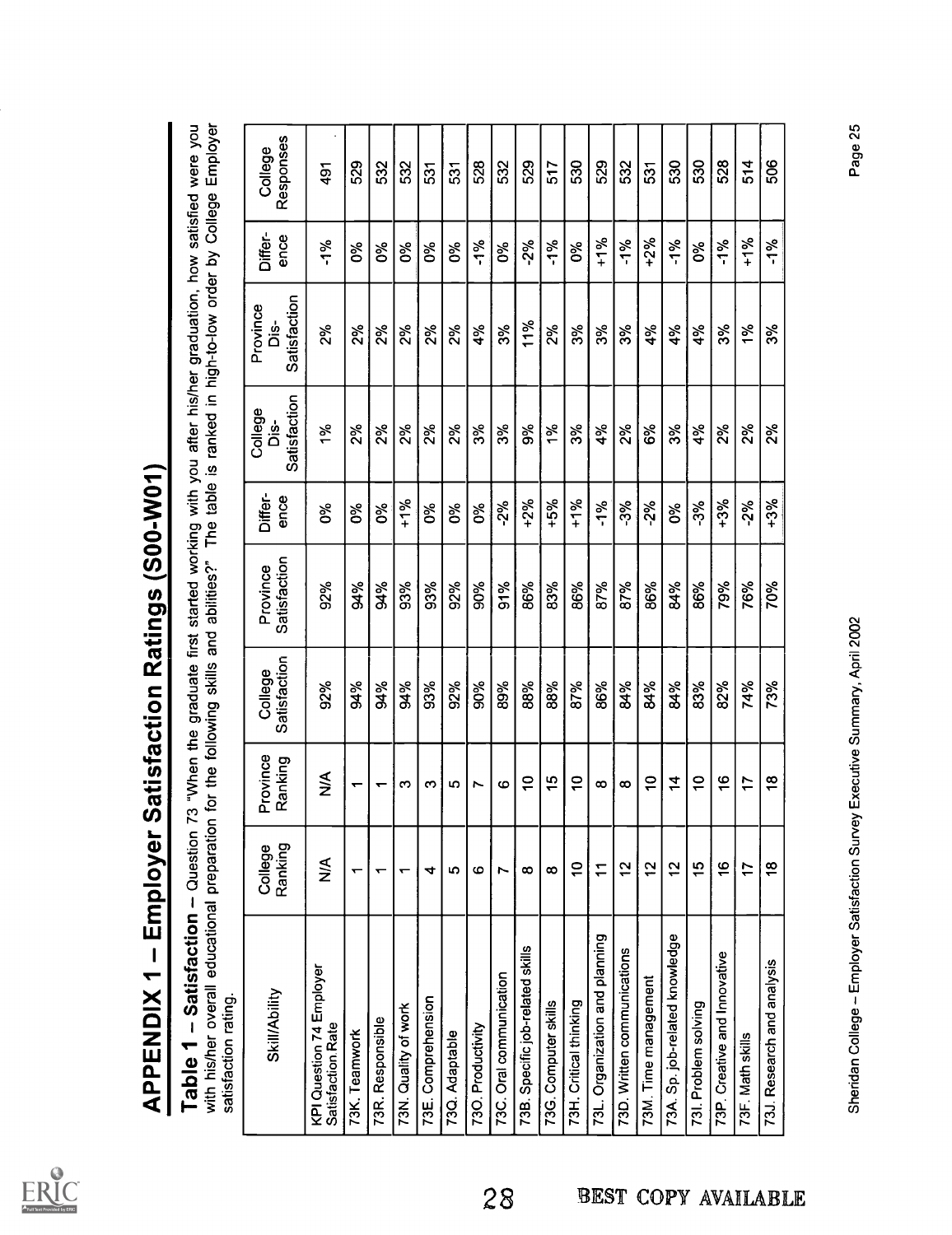This table presents all the programs from Fall 1997 through Winter 2001 listed alphabetically. The college level results in this report can be treated as accurate to within +/- 3% at the 95% confidence level (based on the worst case scenario). Results at the program level range significantly depending on the return rate  $-$  accuracy increases with a larger sample (number of surveys). A program with 20 surveys of 25 students would be accurate to within 5 to 10%, depending upon the result (e.g. satisfaction results at the high end or low end are statistically more accurate than are results around the 50% mark).

| <b>PROGRAM</b>                          | Prg.<br>Code | <b>KPI</b><br>Grad.<br>Satis.<br>Rate | <b>Total</b><br>Grads. | <b>Survey</b><br>Resp-<br>onses | $%$ of<br>Grads<br>rep. in<br>results | +/- % Accuracy<br>at 95%<br>confidence<br>level |
|-----------------------------------------|--------------|---------------------------------------|------------------------|---------------------------------|---------------------------------------|-------------------------------------------------|
| <b>Advanced Television &amp; Film</b>   | 6705         | 67%                                   | 22                     | 5                               | 23%                                   | 39%                                             |
| Advertising                             | 2835         | 87%                                   | 287                    | 45                              | 16%                                   | 13%                                             |
| <b>Animal Care</b>                      | 5430         | 83%                                   | 289                    | 41                              | 14%                                   | 14%                                             |
| Animation - Classical                   | 6010         | 75%                                   | 180                    | 27                              | 15%                                   | 17%                                             |
| Animation - Classical (ISSA)            | 6011         | 67%                                   | 66                     | 21                              | 32%                                   | 18%                                             |
| Animation - Filmmaking                  | 6015         | 0%                                    | 1                      | 0                               | 0%                                    | $-1%$                                           |
| <b>Applied Photography</b>              | 6210         | 88%                                   | 158                    | 45                              | 28%                                   | 12%                                             |
| Architectural Technician                | 5060         | 100%                                  | 31                     | 3                               | 10%                                   | 54%                                             |
| Architectural Technician Co-op          | 5620         | 100%                                  | 14                     | 6                               | 43%                                   | 30%                                             |
| Architectural Technology                | 5560         | 100%                                  | 29                     | 14                              | 48%                                   | 19%                                             |
| Architectural Technology Co-op          | 5200         | 100%                                  | 68                     | 18                              | 26%                                   | 20%                                             |
| Art and Art History                     | 6370         | 100%                                  | 154                    | 13                              | 8%                                    | 26%                                             |
| Art Fundamentals                        | 6350         | 80%                                   | 1017                   | 39                              | 4%                                    | 15%                                             |
| Bachelor of Design Hon Deg              | 6131         | 100%                                  | 48                     | 11                              | 23%                                   | 26%                                             |
| Business - Accounting                   | 2450         | 100%                                  | 66                     | 9                               | 14%                                   | 30%                                             |
| Business - Accounting Co-op             | 2400         | 100%                                  | 9                      | 4                               | 44%                                   | 37%                                             |
| <b>Business - Finance</b>               | A060         | 100%                                  | 27                     | 3                               | 11%                                   | 53%                                             |
| <b>Business - General</b>               | 2150         | 83%                                   | 65                     | 8                               | 12%                                   | 32%                                             |
| <b>Business - Human Resources</b>       | A120         | 100%                                  | 51                     | $\overline{2}$                  | 4%                                    | 68%                                             |
| <b>Business - Marketing</b>             | 2170         | 100%                                  | 98                     | 15                              | 15%                                   | 23%                                             |
| <b>Business - Marketing Co-op</b>       | 2600         | 0%                                    | 4                      | 0                               | 0%                                    | $-1%$                                           |
| <b>Business - Retailing</b>             | 2280         | 75%                                   | 22                     | 5                               | 23%                                   | 39%                                             |
| Business - Trans/Distr Co-op            | 2420         | 0%                                    | 1                      | $\mathbf 0$                     | 0%                                    | $-1%$                                           |
| <b>Business Admin - Accounting</b>      | 2050         | 92%                                   | 235                    | 46                              | 20%                                   | 13%                                             |
| Business Admin - Accounting Co-op       | 2340         | 96%                                   | 156                    | 28                              | 18%                                   | 17%                                             |
| Business Admin - Finance                | A210         | 100%                                  | 213                    | 23                              | 11%                                   | 19%                                             |
| <b>Business Admin - General</b>         | 2800         | 100%                                  | 40                     | 5                               | 13%                                   | 41%                                             |
| Business Admin - Human Resources<br>Mgt | A220         | 79%                                   | 265                    | 30                              | 11%                                   | 17%                                             |
| Business Admin - Marketing              | 2830         | 98%                                   | 378                    | 49                              | 13%                                   | 13%                                             |
| Business Admin - Marketing Co-op        | 2520         | 86%                                   | 65                     | 16                              | 25%                                   | 21%                                             |
| Chem Eng Technology Env                 | 5891         | 100%                                  | 13                     | 3                               | 23%                                   | 50%                                             |

Table continued on next page...

Sheridan College - Employer Satisfaction Survey, April 2002

Page 26

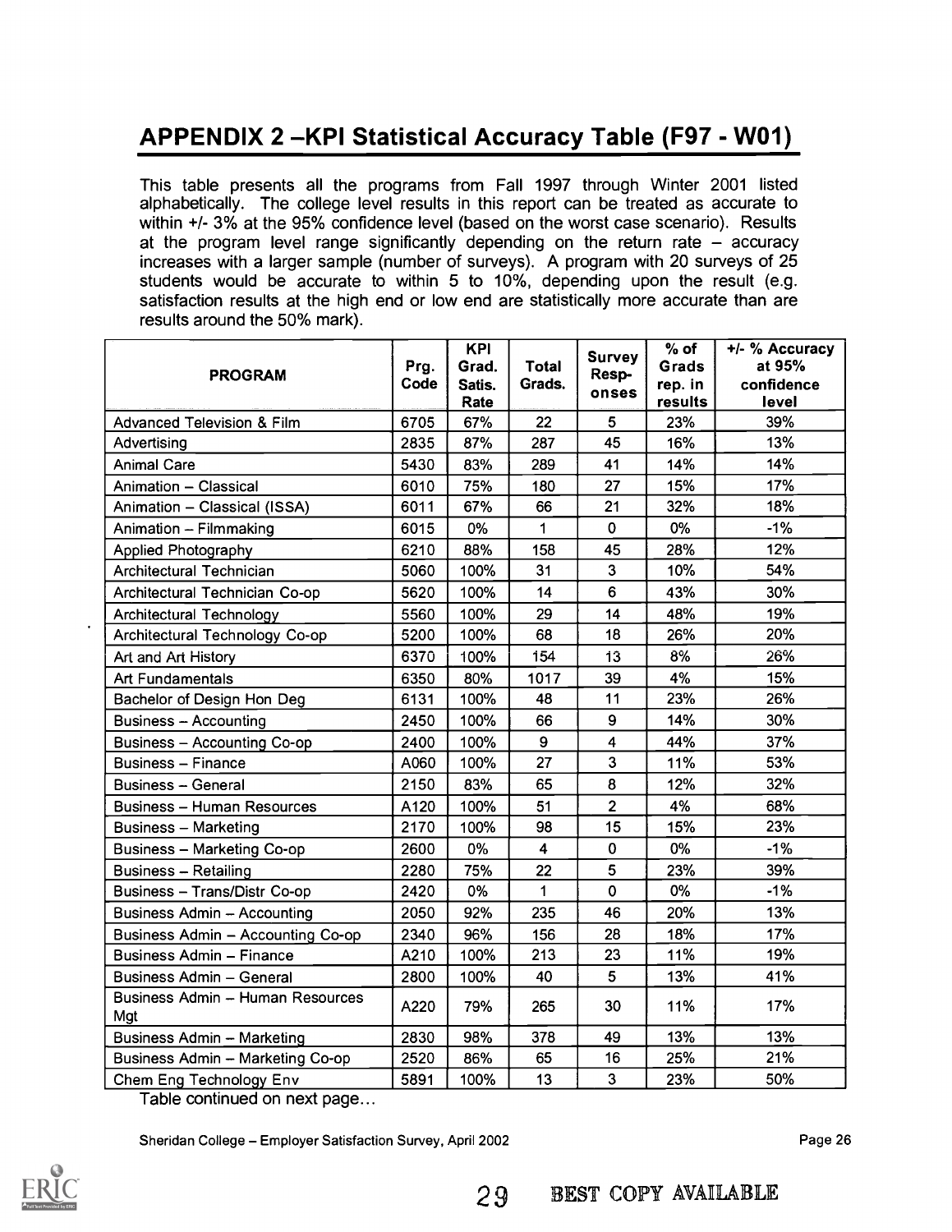Table continued...

| <b>PROGRAM</b>                                  | Prg.<br>Code | <b>KPI</b><br>Grad.<br>Satis.<br>Rate | Total<br>Grads. | <b>Survey</b><br>Resp-<br>onses | $%$ of<br>Grads<br>rep. In<br>results | $+/-$ %<br>Accuracy at<br>95%<br>confidence<br>level |
|-------------------------------------------------|--------------|---------------------------------------|-----------------|---------------------------------|---------------------------------------|------------------------------------------------------|
| Chem Eng Technology Env Co-op                   | 5821         | 100%                                  | $\overline{21}$ |                                 | 33%                                   | 30%                                                  |
| Chemical Eng Technology Co-op                   | 5750         | 100%                                  | 40              | 10                              | 25%                                   | 27%                                                  |
| <b>Chemical Engineering Technology</b>          | 5460         | 100%                                  | 16              | 1                               | 6%                                    | 95%                                                  |
| Chemical Technician - Laboratory                | 5210         | 100%                                  | $\overline{26}$ | $\overline{3}$                  | 12%                                   | 53%                                                  |
| Community Outreach & Develop                    | 1001         | 100%                                  | 76              | $\overline{7}$                  | 9%                                    | 35%                                                  |
| <b>Computer Animation</b>                       | 6120         | 92%                                   | 137             | 24                              | 18%                                   | 18%                                                  |
| Computer Animation - Tech Dir                   | 6121         | 100%                                  | 20              | 6                               | 30%                                   | 33%                                                  |
| <b>Computer Foundations</b>                     | 3460         | 100%                                  | 154             | 12                              | 8%                                    | 27%                                                  |
| Computer Programmer                             | 3220         | 86%                                   | 437             | 51                              | 12%                                   | 13%                                                  |
| Computer Science Technician                     | 3280         | 100%                                  | 14              | $\overline{3}$                  | 21%                                   | 50%                                                  |
| Computer Science Technology                     | E130         | 100%                                  | 33              | $\overline{5}$                  | 15%                                   | 40%                                                  |
| Computer Science Technology Co-op               | E110         | 84%                                   | 145             | 43                              | 30%                                   | 13%                                                  |
| <b>Corporate Communications</b>                 | 2013         | 100%                                  | 31              | $\overline{2}$                  | 6%                                    | 67%                                                  |
| Corporate Communications Co-op                  | 2019         | 100%                                  | 36              | 3                               | 8%                                    | 54%                                                  |
| <b>Correctional Worker</b>                      | 1691         | 100%                                  | 193             | 32                              | 17%                                   | 16%                                                  |
| <b>Cosmetic Techniques &amp; Mgmt</b>           | 2843         | 87%                                   | $\overline{99}$ | 16                              | 16%                                   | 22%                                                  |
| Court and Tribunal Agent                        | 1004         | 78%                                   | 105             | 13                              | 12%                                   | 25%                                                  |
| Crafts & Design - Ceramics                      | 4090         | 100%                                  | 34              | 12 <sub>2</sub>                 | 35%                                   | 23%                                                  |
| Crafts & Design -- Fabrics                      | 4150         | 100%                                  | 23              | $\overline{2}$                  | 9%                                    | 66%                                                  |
| Crafts & Design -- Furniture                    | 4210         | 100%                                  | 32              | 10                              | 31%                                   | 26%                                                  |
| Crafts & Design - Glass                         | 4270         | 100%                                  | 29              | 9                               | 31%                                   | 27%                                                  |
| Developmental Disabilities Worker               | 1000         | 86%                                   | 51              | $\overline{8}$                  | 16%                                   | 32%                                                  |
| Early Childhood Assistant                       | 1840         | 79%                                   | 278             | 38                              | 14%                                   | 15%                                                  |
| Early Childhood Education                       | 1190         | 91%                                   | 621             | 112                             | 18%                                   | 8%                                                   |
| Early Childhood Education DE                    | 1197         | 100%                                  | 97              | $\overline{15}$                 | 15%                                   | 23%                                                  |
| <b>Educational Assistant</b>                    | 1500         | 100%                                  | 121             | 21                              | 17%                                   | 19%                                                  |
| Electromechanical Eng Technology                | 5012         | 0%                                    | 5               | 0                               | 0%                                    | $-1%$                                                |
| Electromechanical Eng Technology Co-op          | 5112         | 100%                                  | $\overline{5}$  | $\overline{1}$                  | 20%                                   | 88%                                                  |
| <b>Electronics Engineering Technician</b>       | 5170         | 100%                                  | 39              | $\overline{7}$                  | 18%                                   | 34%                                                  |
| <b>Electronics Engineering Technology</b>       | 5120         | 100%                                  | 47              | 10                              | 21%                                   | 27%                                                  |
| <b>Electronics Engineering Technology Co-op</b> | 5300         | 80%                                   | 62              | $\overline{15}$                 | $\sqrt{24\%}$                         | 22%                                                  |
| <b>Environmental Control</b>                    | 5365         | 100%                                  | 45              | 5                               | 11%                                   | 41%                                                  |
| Environmental Science Technician                | 5366         | 100%                                  | 12              | $\overline{2}$                  | 17%                                   | 63%                                                  |
| Esthetician                                     | 1340         | 93%                                   | 114             | 35                              | 31%                                   | 14%                                                  |
| <b>General Arts &amp; Science</b>               | 13A0         | 100%                                  | 219             | 8                               | 4%                                    | 34%                                                  |
| General Arts and Science                        | 13D0         | 100%                                  | 32              | $\overline{2}$                  | 6%                                    | 67%                                                  |
| Gerontology -- Multidiscipline                  | 1240         | 100%                                  | 10              | $\overline{\mathbf{3}}$         | 30%                                   | 47%                                                  |

Table continued on next page ...

Sheridan College - Employer Satisfaction Survey, April 2002

Page 27

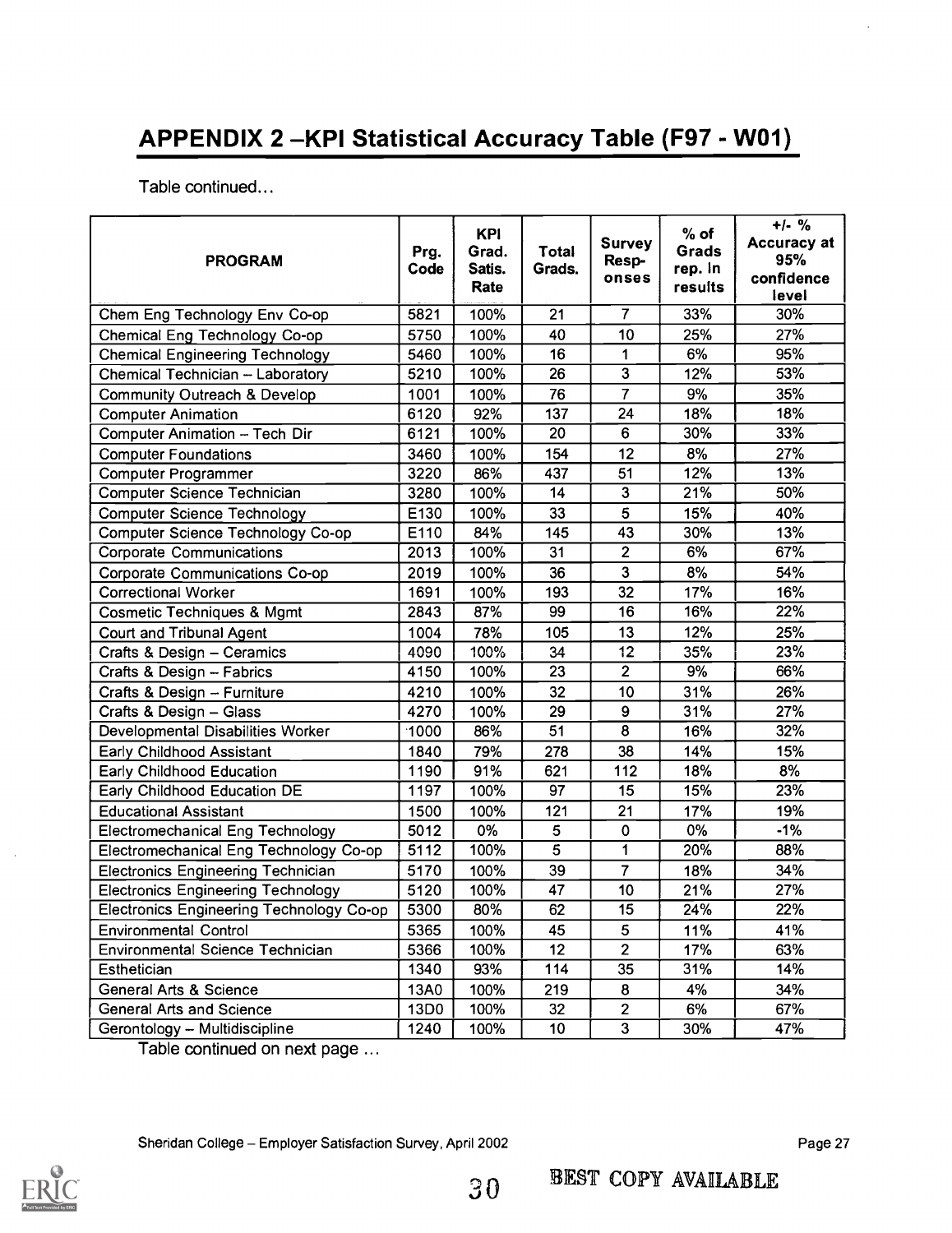Table continued...

| <b>PROGRAM</b>                              | Prg.<br>Code | <b>KPI</b><br>Grad.<br>Satis.<br>Rate | Total<br>Grads | <b>Survey</b><br>Resp-<br>onses | $%$ of<br>Grads<br>rep. In<br>results | $+/-$ %<br><b>Accuracy</b><br>at 95%<br>confidenc<br>e level |
|---------------------------------------------|--------------|---------------------------------------|----------------|---------------------------------|---------------------------------------|--------------------------------------------------------------|
| Graphic Design                              | 6130         | 82%                                   | 195            | 54                              | 28%                                   | 11%                                                          |
| Human Kinetics/Sports Injury Management     | 1912         | 0%                                    | 5              | $\mathbf 0$                     | 0%                                    | $-1%$                                                        |
| Human Resource Management                   | A690         | 0%                                    | $\overline{2}$ | 0                               | 0%                                    | $-1%$                                                        |
| Human Resource Mgmt Co-op                   | A680         | 98%                                   | 319            | 48                              | 15%                                   | 13%                                                          |
| Human Services Administration               | 1570         | 80%                                   | 83             | 10                              | 12%                                   | 29%                                                          |
| Human Services Administration DE            | 1571         | 100%                                  | 29             | 2                               | 7%                                    | 67%                                                          |
| Illustration - Interpretive                 | 6091         | 71%                                   | 236            | 44                              | 19%                                   | 13%                                                          |
| Illustration - Tech & Scien                 | 6191         | 75%                                   | 63             | 9                               | 14%                                   | 30%                                                          |
| Info Technology - Support Services          | 3610         | 0%                                    | $\overline{2}$ | 0                               | 0%                                    | $-1%$                                                        |
| Info Technology - Support Services Co-op    | 3614         | 100%                                  | 16             | 5                               | 31%                                   | 36%                                                          |
| Information Technology Professional         | 3613         | 100%                                  | 54             | $\overline{7}$                  | 13%                                   | 35%                                                          |
| Interactive Multimedia                      | 3600         | 89%                                   | 132            | 20                              | 15%                                   | 20%                                                          |
| <b>Interior Design</b>                      | 6950         | 86%                                   | 198            | 40                              | 20%                                   | 14%                                                          |
| <b>International Business</b>               | 2014         | 100%                                  | 69             | 8                               | 12%                                   | 33%                                                          |
| International Business Co-op                | 2011         | 100%                                  | 53             | $\overline{\mathbf{4}}$         | 8%                                    | 47%                                                          |
| Investigation - Public & Private            | 1002         | 67%                                   | 113            | 13                              | 12%                                   | 26%                                                          |
| Journalism - New Media                      | 2747         | 100%                                  | 34             | 4                               | 12%                                   | 46%                                                          |
| Journalism - Print                          | 2741         | 88%                                   | 49             | 9                               | 18%                                   | 30%                                                          |
| Law & Sec Administration - Private Security | 13M1         | 100%                                  | 162            | 22                              | 14%                                   | 19%                                                          |
| Law & Security Administration - Loss        | 13M0         | 79%                                   | 204            | 25                              | 12%                                   | 18%                                                          |
| Logistics                                   | 2015         | 0%                                    | $\overline{2}$ | 0                               | 0%                                    | $-1%$                                                        |
| Logistics - Co-op                           | 2012         | 100%                                  | 47             | $\overline{\mathcal{L}}$        | 15%                                   | 34%                                                          |
| <b>Marketing Management</b>                 | 2017         | 100%                                  | 16             | $\overline{\mathbf{4}}$         | 25%                                   | 42%                                                          |
| Marketing Management Co-op                  | 2016         | 100%                                  | 36             | 5                               | 14%                                   | 41%                                                          |
| Mech Eng Technician Draft Co-op             | 5630         | 0%                                    | 3              | $\overline{2}$                  | 67%                                   | 40%                                                          |
| Mech Eng Technology Des Dr Co-op            | 5550         | 82%                                   | 43             | 12                              | 28%                                   | 24%                                                          |
| Mechanical Eng Technology Co-op             | 5380         | 100%                                  | 43             | 10                              | 23%                                   | 27%                                                          |
| Mechanical Eng Technology Des Dr            | 5500         | 100%                                  | 22             | 8                               | 36%                                   | 28%                                                          |
| Mechanical Eng. Technician                  | 5410         | 100%                                  | 10             | 3                               | 30%                                   | 47%                                                          |
| Mechanical Eng. Technician - Draft          | 5020         | 100%                                  | 10             | 4                               | 40%                                   | 38%                                                          |
| <b>Mechanical Engineering Technology</b>    | 5100         | 100%                                  | 26             | 6                               | 23%                                   | 35%                                                          |
| Media Arts                                  | 6700         | 86%                                   | 210            | 60                              | 29%                                   | 11%                                                          |
| Montessori EC Teacher Ed.                   | 1198         | 88%                                   | 35             | 10                              | 29%                                   | 26%                                                          |
| Music Theatre - Performance                 | 6320         | 100%                                  | 85             | 12                              | 14%                                   | 26%                                                          |
| New Media Design                            | 6122         | 100%                                  | 50             | 12                              | 24%                                   | 25%                                                          |

Table continued on next page ...

Sheridan College - Employer Satisfaction Survey, April 2002 **Page 28** Page 28

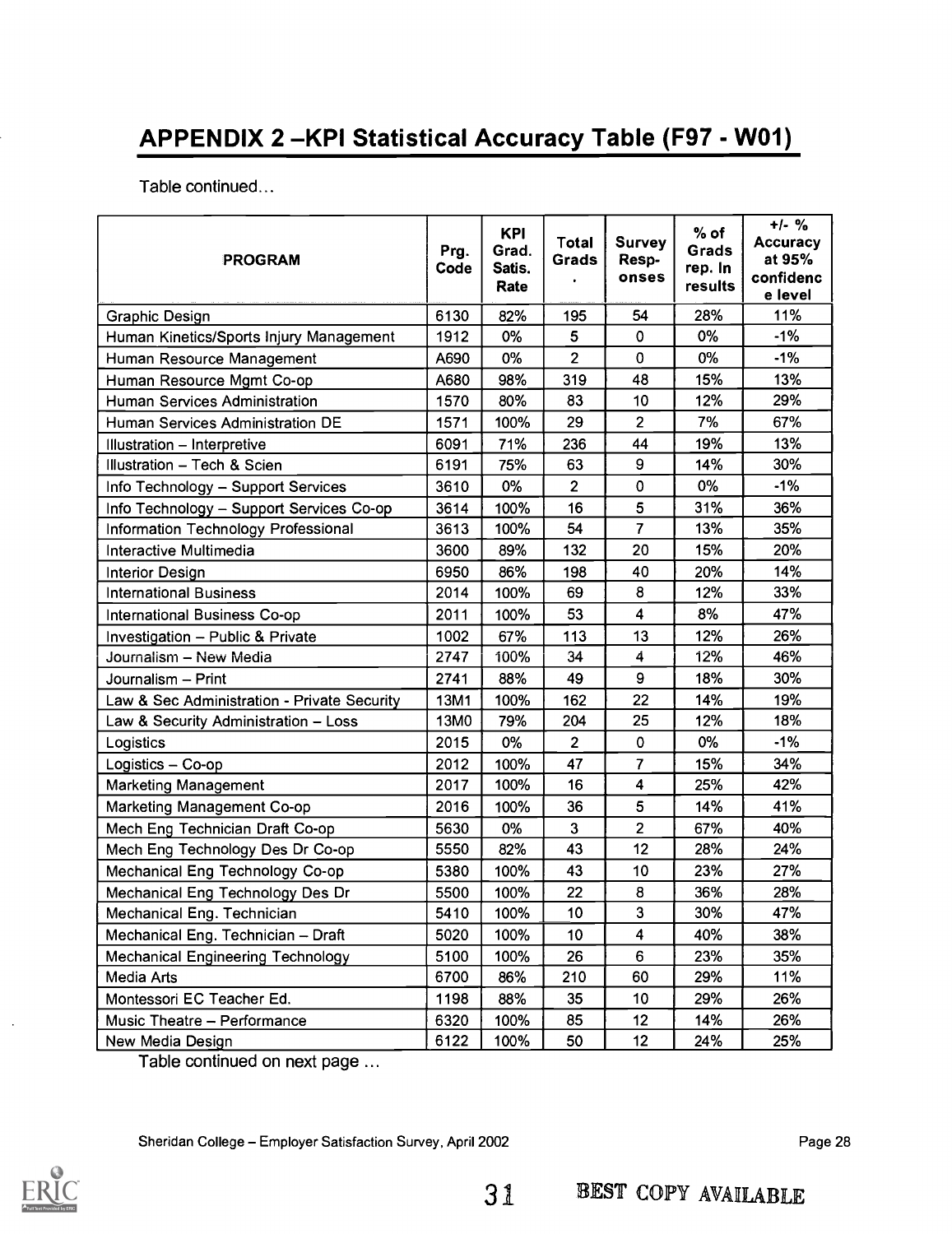Table continued...

| <b>PROGRAM</b>                          | Prg.<br>Code | <b>KPI</b><br>Grad.<br>Satis.<br>Rate | Total<br>Grads. | <b>Survey</b><br>Resp-<br>onses | $%$ of<br>Grads<br>rep. In<br>results | $+/-$ %<br>Accuracy at<br>95%<br>confidence<br>level |
|-----------------------------------------|--------------|---------------------------------------|-----------------|---------------------------------|---------------------------------------|------------------------------------------------------|
| Office Admin - Executive                | 2180         | 93%                                   | 193             | 27                              | 14%                                   | 17%                                                  |
| Office Admin - General                  | 2140         | 100%                                  | 72              | $\overline{4}$                  | 6%                                    | 48%                                                  |
| Office Admin - Legal                    | 2200         | 80%                                   | 72              | 16                              | 22%                                   | 22%                                                  |
| Office Admin - Medical                  | 2220         | 0%                                    | 1               | 0                               | 0%                                    | $-1%$                                                |
| Office Admin - Office Systems           | A670         | 100%                                  | 24              | 1                               | 4%                                    | 96%                                                  |
| Personal Support Worker                 | 1926         | 95%                                   | 222             | 51                              | 23%                                   | 12%                                                  |
| Pharmacy Assistant Co-op                | 1915         | 93%                                   | 132             | 34                              | 26%                                   | 14%                                                  |
| <b>Police Foundations</b>               | 1101         | 100%                                  | 90              | 12                              | 13%                                   | 26%                                                  |
| Police Recruit Ed & Prep                | 13R0         | 83%                                   | 41              | 6                               | 15%                                   | 37%                                                  |
| <b>Quality Assurance Mfg &amp; Mgt</b>  | 5013         | 100%                                  | 11              | $\overline{2}$                  | 18%                                   | 63%                                                  |
| Quality Assurance Mfg & Mgt Coop        | 5113         | 100%                                  | 36              | 10                              | 28%                                   | 26%                                                  |
| Registered Nursing - Refresher          | 1904         | 67%                                   | 17              | 3                               | 18%                                   | 51%                                                  |
| <b>Risk Analyst</b>                     | 1215         | 100%                                  | 46              | 6                               | 13%                                   | 37%                                                  |
| Security System Implementation & Design | 1005         | 57%                                   | 73              | 10                              | 14%                                   | 29%                                                  |
| Social Service Worker                   | 1150         | 93%                                   | 283             | 37                              | 13%                                   | 15%                                                  |
| Social Service Worker - Gerontology     | 1151         | 100%                                  | 214             | 33                              | 15%                                   | 16%                                                  |
| Social Service Worker - Gerontology DE  | 1152         | 100%                                  | 37              | $\overline{2}$                  | 5%                                    | 67%                                                  |
| Sports Injury Management                | 1911         | 95%                                   | 113             | 24                              | 21%                                   | 18%                                                  |
| <b>Systems Analyst</b>                  | E210         | 100%                                  | 22              | 1                               | 5%                                    | 96%                                                  |
| <b>Systems Analyst Co-op</b>            | E060         | 73%                                   | 194             | 48                              | 25%                                   | 12%                                                  |
| <b>Telecommunications Management</b>    | 3410         | 91%                                   | 103             | 14                              | 14%                                   | 24%                                                  |
| Telecommunications Technology Co-op     | 5361         | 100%                                  | 53              | 12                              | 23%                                   | 25%                                                  |
| Theatre & Drama Studies (Erin)          | 6401         | 100%                                  | 52              | $\overline{7}$                  | 13%                                   | 34%                                                  |
| Theatre Arts - Tech Production          | 6737         | 100%                                  | 73              | 19                              | 26%                                   | 19%                                                  |
| Tourism & Travel                        | 2840         | 88%                                   | 272             | 41                              | 15%                                   | 14%                                                  |
| <b>Visual Merchandising Arts</b>        | 6815         | 88%                                   | 90              | 23                              | 26%                                   | 18%                                                  |

Sheridan College - Employer Satisfaction Survey, April 2002 **Page 29** Page 29

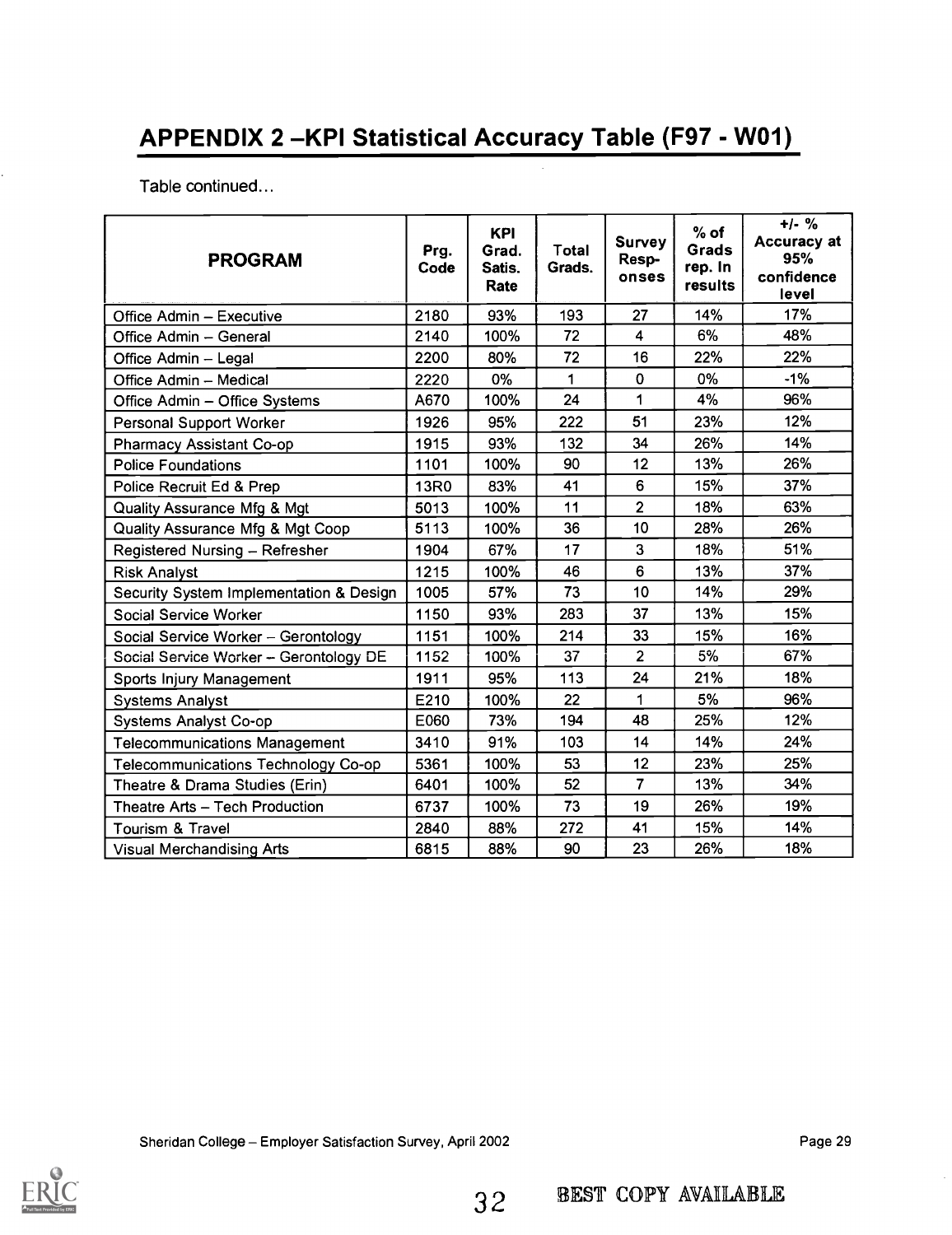## APPENDIX  $3 -$  Correlation KPI Q74 with Q73 (F97-W01)

Table 1 KPI Q74 "In general, how would you rate your satisfaction with this employee's overall college preparation for the type of work he/she was doing?"

Q73 "When the graduate first started working with you after his/her graduation, how satisfied were you with his/her overall educational preparation for the following skills and abilities?"

| <b>Satisfaction with</b><br>following skills and<br>abilities | Ranking                 | Pearson's<br>R | Chi-<br>Square | % Satisfied<br>in Q74 if<br>Satisfied in<br>$Q73(A-R)$ | % Satisfied in<br>Q74 if 'Not<br>Satisfied' in<br>Q73 (A-R) | <b>Difference</b><br>in<br>Satisfaction |
|---------------------------------------------------------------|-------------------------|----------------|----------------|--------------------------------------------------------|-------------------------------------------------------------|-----------------------------------------|
| 73N. Quality of work                                          | 1                       | .503           | 575            | 95%                                                    | 22%                                                         | 73%                                     |
| 73B. Specific job-related<br>skills                           | $\overline{2}$          | .473           | 458            | 96%                                                    | 41%                                                         | 55%                                     |
| 73H. Critical thinking                                        | 3                       | .467           | 507            | 96%                                                    | 38%                                                         | 58%                                     |
| 73A. Specific job-related<br>knowledge                        | $\overline{\mathbf{4}}$ | .462           | 433            | 96%                                                    | 40%                                                         | 56%                                     |
| 730. Productivity                                             | 5                       | .446           | 462            | 95%                                                    | 39%                                                         | 56%                                     |
| 73E. Comprehension                                            | 6                       | .442           | 454            | 95%                                                    | 35%                                                         | 60%                                     |
| 73I. Problem solving                                          | $\overline{7}$          | .425           | 358            | 96%                                                    | 45%                                                         | 51%                                     |
| 73M. Time management                                          | 8                       | .392           | 311            | 95%                                                    | 51%                                                         | 44%                                     |
| 73L. Organization and<br>planning                             | 9                       | .366           | 274            | 95%                                                    | 50%                                                         | 45%                                     |
| 73R. Responsible                                              | 10                      | .362           | 265            | 94%                                                    | 41%                                                         | 53%                                     |
| 73Q. Adaptable                                                | 11                      | .341           | 267            | 94%                                                    | 43%                                                         | 51%                                     |
| 73P. Creative and<br>Innovative                               | 12                      | .336           | 218            | 95%                                                    | 49%                                                         | 46%                                     |
| 73C. Oral<br>Communication                                    | 13                      | .325           | 236            | 94%                                                    | 55%                                                         | 39%                                     |
| 73J. Research and<br>analysis                                 | 14                      | .314           | 175            | 95%                                                    | 53%                                                         | 42%                                     |
| 73D. Written<br>Communications                                | .15                     | .300           | 174            | 95%                                                    | 53%                                                         | 42%                                     |
| 73F. Math skills                                              | 16                      | .287           | 155            | 95%                                                    | 51%                                                         | 44%                                     |
| 73K. Teamwork                                                 | 17                      | .284           | 146            | 93%                                                    | 48%                                                         | 45%                                     |
| 73G. Computer skills                                          | 18                      | .282           | 158            | 93%                                                    | 56%                                                         | 37%                                     |

#### NOTE:

Correlations with Pearson's R values of 0.4 or more are considered 'Very Strong: values between 0.3 and 0.4 are considered 'Strong' and values of less than 0.3 are termed 'Moderate/Weak! (Pearson's R is a statistical measure of the strength of association between two variables.) Ranking of questions is based on the Pearson's R value.

Sheridan College – Employer Satisfaction Survey, April 2002 **Page 30** Page 30

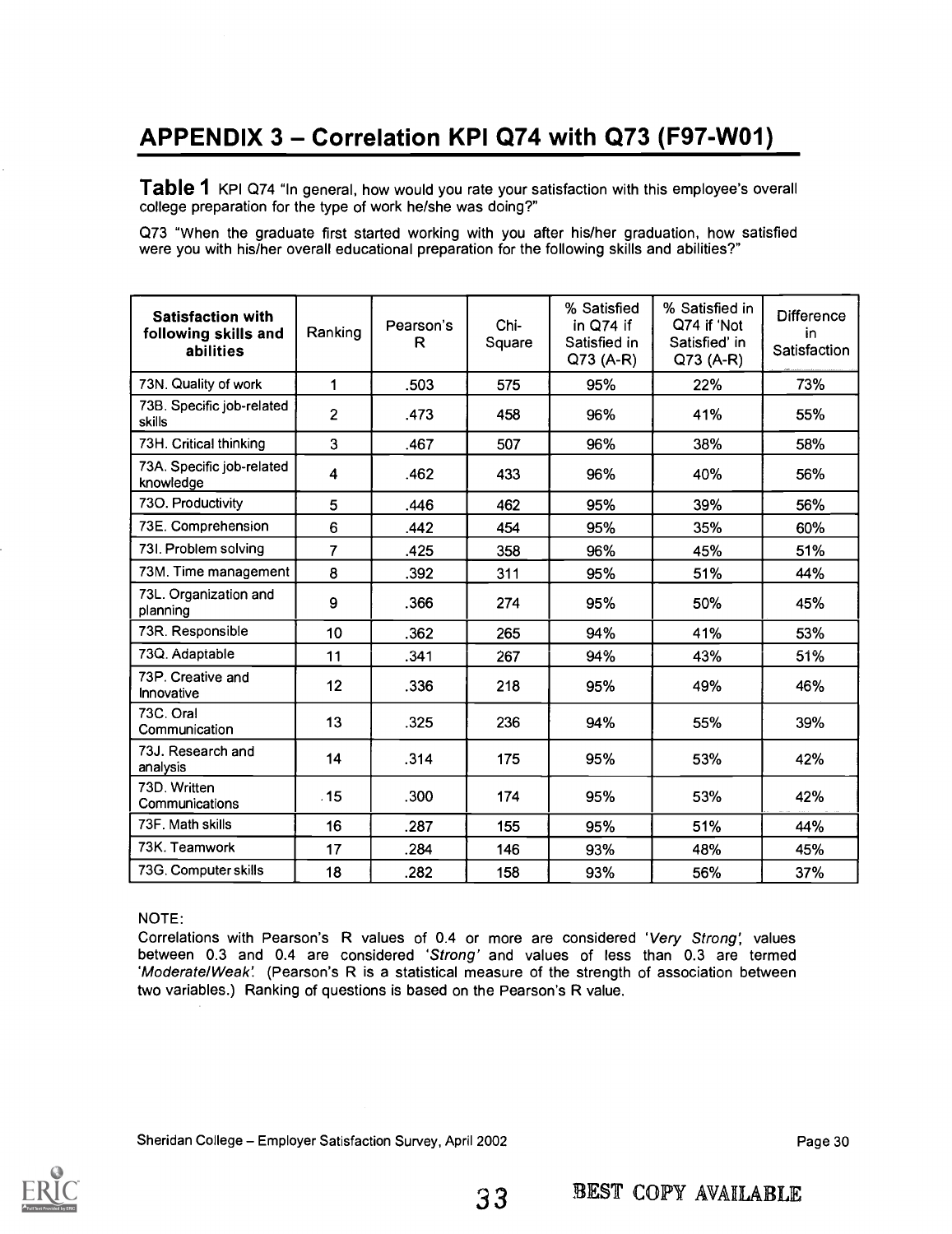

| preparation for the following skills and abilities?"<br>in Question 73<br><b>Skill/Ability</b> | 97/98<br>Emp.<br>Satis. | 98/99<br>Emp.<br>Satis. | 99/00<br>Emp.<br>Satis. | Emp.<br>Satis.<br>00/01 | Employer<br>Satisfied<br><b>Dissatis</b><br>Neither<br>97/98<br>ă | Employer<br>Satisfied<br>Dissatis<br>Neither<br>98/99<br>ă | Employer<br>Satisfied<br>Dissatis<br>Neither<br>99/00<br>ă | Employer<br>Satisfied<br>Dissatis.<br>Neither<br>00/01<br>ă | Employer<br><b>Dissatis</b><br>97/98 | Employer<br>Dissatis<br>98/99 | Employer<br><b>Dissatis</b><br>99/00 |  |
|------------------------------------------------------------------------------------------------|-------------------------|-------------------------|-------------------------|-------------------------|-------------------------------------------------------------------|------------------------------------------------------------|------------------------------------------------------------|-------------------------------------------------------------|--------------------------------------|-------------------------------|--------------------------------------|--|
| KPI Employer Satisfaction                                                                      | 84%                     | 93%                     | 2%<br>တ                 | 92%                     | 14%                                                               | 6%                                                         | 5%                                                         | 7%                                                          | 2%                                   | 2%                            | 3%                                   |  |
| Specific job-related knowledge<br>خ                                                            | 61%                     | 81%                     | 84%                     | 84%                     | 29%                                                               | 15%                                                        | 13%                                                        | 13%                                                         | 9%                                   | 4%                            | 3%                                   |  |
| Specific job-related skills<br>œ                                                               | 64%                     | 83%                     | 84%                     | 88%                     | 28%                                                               | 14%                                                        | 13%                                                        | 9%                                                          | 8%                                   | 3%                            | 4%                                   |  |
| C. Oral communication                                                                          | 73%                     | 89%                     | 90%                     | 89%                     | 22%                                                               | 8%                                                         | 7%                                                         | 8%                                                          | 5%                                   | 2%                            | 3%                                   |  |
| D. Written communications                                                                      | 67%                     | 83%                     | 2%<br>∞                 | 84%                     | 26%                                                               | 14%                                                        | 15%                                                        | 14%                                                         | 7%                                   | 3%                            | 3%                                   |  |
| E. Comprehension                                                                               | 79%                     | 93%                     | 13%<br>თ                | 93%                     | 19%                                                               | 5%                                                         | 6%                                                         | 5%                                                          | 2%                                   | 2%                            | $\frac{5}{6}$                        |  |
| F. Math skills                                                                                 | 60%                     | 74%                     | 6%                      | 74%                     | 31%                                                               | 25%                                                        | 20%                                                        | 24%                                                         | 8%                                   | 1%                            | 3%                                   |  |
| G. Computer skills                                                                             | 70%                     | 82%                     | 9%<br>œ                 | 88%                     | 23%                                                               | 14%                                                        | 9%                                                         | 11%                                                         | 6%                                   | 4%                            | 2%                                   |  |
| H. Critical thinking                                                                           | 68%                     | 87%                     | 87%                     | 87%                     | 25%                                                               | 11%                                                        | 10%                                                        | 11%                                                         | 7%                                   | $2\%$                         | 4%                                   |  |
| I. Problem solving                                                                             | 69%                     | 87%                     | 5%<br>∞                 | 83%                     | 24%                                                               | 10%                                                        | 12%                                                        | 13%                                                         | 7%                                   | 3%                            | 3%                                   |  |
| J. Research and analysis                                                                       | 52%                     | 73%                     | 74%                     | 73%                     | 37%                                                               | 25%                                                        | 23%                                                        | 25%                                                         | 11%                                  | 2%                            | ૱                                    |  |
| K. Teamwork                                                                                    | 88%                     | 84%                     | 84%                     | 94%                     | 9%                                                                | 4%                                                         | 5%                                                         | 4%                                                          | 3%                                   | 2%                            | 1%                                   |  |
| L. Organization and planning                                                                   | 68%                     | 89%                     | 88%                     | 86%                     | 27%                                                               | 7%                                                         | 8%                                                         | 10%                                                         | 5%                                   | 4%                            | 4%                                   |  |
| M. Time management                                                                             | 67%                     | 84%                     | 83%                     | 84%                     | 27%                                                               | 9%                                                         | 12%                                                        | 11%                                                         | 6%                                   | 7%                            | 5%                                   |  |
| N. Quality of work                                                                             | 81%                     | 93%                     | <b>94%</b>              | 84%                     | 16%                                                               | 6%                                                         | 4%                                                         | 5%                                                          | 4%                                   | $\frac{5}{6}$                 | 2%                                   |  |
| O. Productivity                                                                                | 74%                     | 91%                     | 90%                     | 90%                     | 22%                                                               | 6%                                                         | 8%                                                         | 8%                                                          | 5%                                   | 3%                            | 2%                                   |  |
| P. Creative and Innovative                                                                     | 64%                     | 81%                     | <b>12%</b><br>∞         | 82%                     | 28%                                                               | 16%                                                        | 15%                                                        | 16%                                                         | 8%                                   | 3%                            | 3%                                   |  |
| Q. Adaptable                                                                                   | 80%                     | 91%                     | <b>94%</b>              | 92%                     | 17%                                                               | 7%                                                         | 5%                                                         | 6%                                                          | 3%                                   | 2%                            | 1%                                   |  |
| R. Responsible                                                                                 | 85%                     | 93%                     | 95%<br>တ                | 94%                     | 12%                                                               | 4%                                                         | 4%                                                         | 4%                                                          | 3%                                   | ૱                             | 1%                                   |  |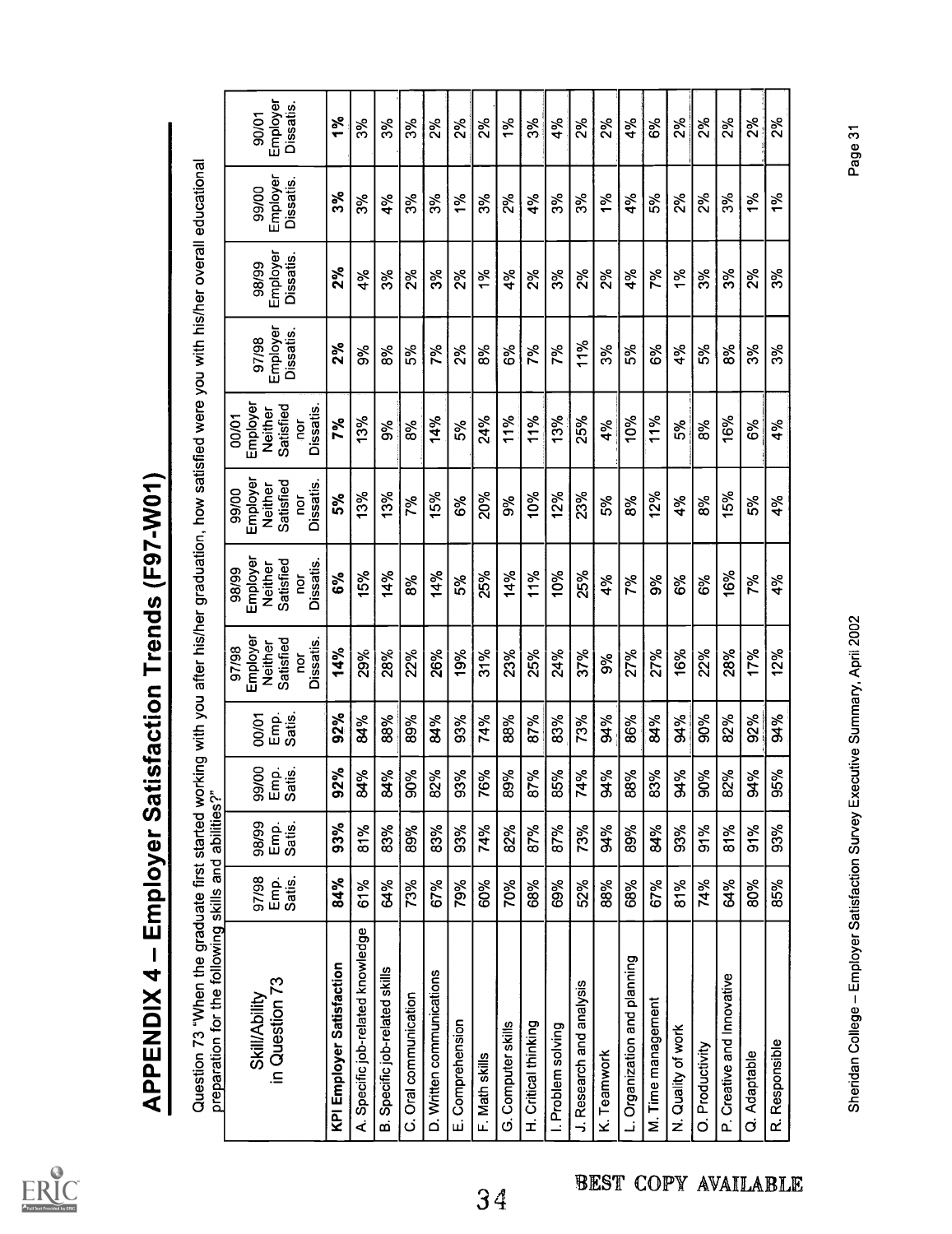

**BEST COPY AVAILABLE** 

 $35$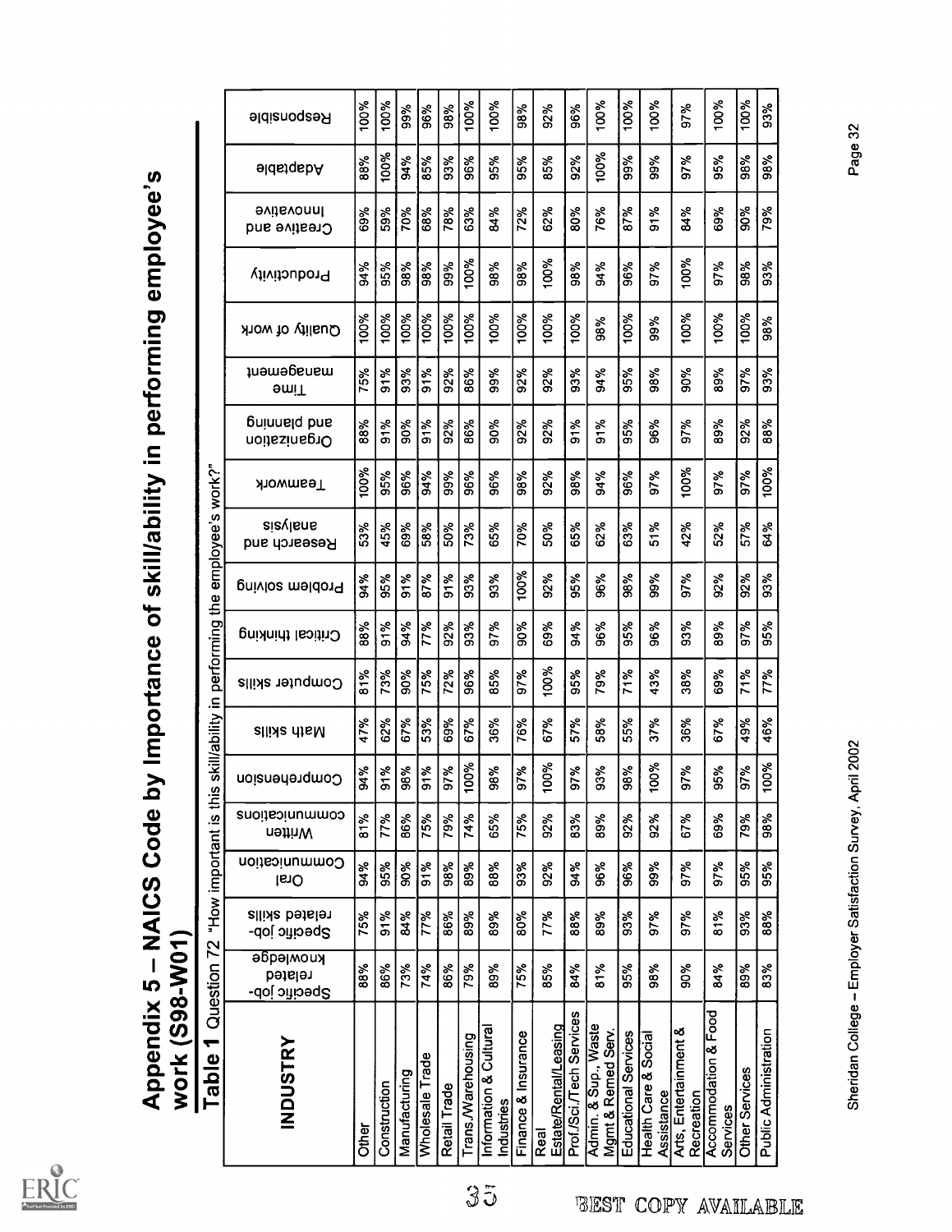

| ֧֖֧֚֚֚֚֚֚֚֚֚֚֚֚֚֚֚֚֚֚֚֚֝ <u>֓</u>                             |
|---------------------------------------------------------------|
|                                                               |
|                                                               |
|                                                               |
|                                                               |
|                                                               |
| ֖֖֖֪ׅ֪ׅ֪֪֪ׅ֖֧֪֪ׅ֪֪֪֪ׅ֖֧ׅ֪֪֪֪֪֪֪֪֪֪֪ׅ֧֚֚֚֚֚֚֚֚֚֚֡֝֝֝֝֬֝֬֝֝֝֬֝֬ |
|                                                               |
|                                                               |
|                                                               |
|                                                               |
|                                                               |
|                                                               |
|                                                               |
|                                                               |
|                                                               |
|                                                               |
|                                                               |
|                                                               |
|                                                               |

| $\overline{\mathbf{C}}$<br>Table <sup>'</sup>      | Question 73                          |                                 | "How satisfied were           |                           | you with      | his/her            | educational     |                    | preparation for the following |                          |                 |                              | and<br>skills      | abilities"       |              |                                 |                  |             |
|----------------------------------------------------|--------------------------------------|---------------------------------|-------------------------------|---------------------------|---------------|--------------------|-----------------|--------------------|-------------------------------|--------------------------|-----------------|------------------------------|--------------------|------------------|--------------|---------------------------------|------------------|-------------|
| <b>INDUSTRY</b>                                    | әбрәүмои<br>related<br>Specific job- | related skills<br>Specific job- | Communications<br><b>IsiO</b> | communications<br>nettinW | Comprehension | <b>allish diaM</b> | Computer skills | Critical thinking  | Problem solving               | aiaylans<br>Research and | <b>Teamwork</b> | poinnald<br>Drganziation and | tnamegenem<br>əmi⊤ | Quality of work  | Productivity | <b>Hovative</b><br>Creative and | <b>eldstgabA</b> | Resbousible |
| Other                                              | 88%                                  | 87%                             | $\frac{15\%}{90\%}$           | $\frac{3}{17\%}$          | 88%           | 73%                | 93%             | 81%                |                               |                          | 94%             |                              | 69%                | $\frac{34\%}{4}$ | 81%          | 69%                             | 88%              | 94%         |
| Construction                                       | 85%                                  | $\frac{8}{90}$                  |                               | 67%                       | 35%           | శ్య                | 30%             | 86%                | <b>75%</b>                    | $rac{8}{38}$             | 86%             | $rac{8}{86}$                 | 90%                | 95%              | 90%          | 81%                             | 100%             | 100%        |
| Manufacturing                                      | 74%                                  | 80%                             | 87%                           | 80%                       | 92%           | 82%                | $\frac{1}{90}$  | 84%                | 82%                           | 75%                      | 96%             | 87%                          | 77%                | 92%              | 87%          | 79%                             | $\frac{8}{32}$   | 94%         |
| Wholesale Trade                                    | 80%                                  | $\frac{92}{82}$                 | 84%                           | 74%                       | 88%           | 74%                | $\frac{80}{8}$  | $\frac{81\%}{1\%}$ | 86%                           | 64%                      | 88%             | 76%                          | 80%                | 94%              | 88%          | 79%                             | 90%              | 90%         |
| Retail Trade                                       | 88%                                  | 83%                             | 92%                           | 85%                       | 93%           | 82%                | 85%             | 88%                | 86%                           | 70%                      | 96%             | 90%                          | 88%                | 92%              | 93%          | 81%                             | 93%              | 95%         |
| Trans./Warehousing                                 | 83%                                  | 83%                             | 96%                           | 92%                       | 89%           | 86%                | 100%            | 96%                | 92%                           | 88%                      | 96%             | 96%                          | 88%                | 96%              | 92%          | 86%                             | 88%              | 100%        |
| Information & Cultural<br>Industries               | 79%                                  | 83%                             | 79%                           | 70%                       | 88%           | 71%                | 92%             | 85%                | 80%                           | 76%                      | 96%             | 78%                          | 76%                | 94%              | 94%          | 79%                             | 96%              | 88%         |
| Finance & Insurance                                | 75%                                  | 82%                             | 85%                           | 83%                       | 92%           | 74%                | 93%             | 80%                | 85%                           | 73%                      | 95%             | 84%                          | 85%                | 93%              | 82%          | 66%                             | 93%              | 95%         |
| Estate/Rental/Leasing<br>Real                      | 92%                                  | 75%                             | 92%                           | 92%                       | 92%           | 89%                | 100%            | 85%                | 75%                           | 60%                      | 92%             | 85%                          | 92%                | 100%             | 92%          | 58%                             | 85%              | 92%         |
| Prof./Sci./Tech Serv.                              | 77%                                  | 82%                             | 89%                           | 80%                       | 92%           | 73%                | 90%             | 84%                | 83%                           | 77%                      | 94%             | 84%                          | 79%                | 90%              | 88%          | 80%                             | 89%              | 91%         |
| Admin. & Sup., Waste<br>Mgmt & Remed Serv.         | 81%                                  | 82%                             | 96%                           | 88%                       | 96%           | 88%                | 92%             | 87%                | 81%                           | 84%                      | 94%             | 92%                          | 85%                | 94%              | 89%          | 81%                             | 98%              | 94%         |
| Educational Services                               | 98%                                  | 96%                             | 93%                           | 87%                       | 95%           | 75%                | 87%             | 94%                | 93%                           | 76%                      | 88%             | 91%                          | 90%                | 98%              | 91%          | 91%                             | 94%              | 93%         |
| Health Care & Social<br>Assistance                 | 90%                                  | 90%                             | 90%                           | 90%                       | 96%           | 63%                | 70%             | 91%                | 89%                           | 71%                      | 94%             | 91%                          | 88%                | 97%              | 94%          | 87%                             | 94%              | 96%         |
| Arts, Entertainment &<br>Recreation                | 90%                                  | 90%                             | 90%                           | 68%                       | 30%           | 61%                | 85%             | 87%                | 83%                           | 68%                      | $\frac{5}{6}$   | 81%                          | 77%                | 97%              | 94%          | 90%                             | 94%              | 100%        |
| Accommodation & Food<br>Services                   | 81%                                  | 86%                             | 92%                           | 87%                       | 92%           | 83%                | 81%             | 91%                | 85%                           | 71%                      | 92%             | 97%                          | 94%                | 92%              | 92%          | 81%                             | 94%              | 97%         |
| Other Services                                     | 80%                                  | 88%                             | 90%                           | 84%                       | 93%           | 68%                | 83%             | 88%                | 85%                           | 73%                      | 89%             | 90%                          | 85%                | 90%              | 93%          | 84%                             | 90%              | 95%         |
| <b>Public Administration</b>                       | 80%                                  | 93%                             | 95%                           | 89%                       | 95%           | 72%                | 82%             | 79%                | $\frac{8}{17}$                | 70%                      | 90%             | 88%                          | 93%                | 88%              | 92%          | 74%                             | 83%              | 85%         |
| Sheridan College - Employer Satisfaction Survey, A |                                      |                                 |                               |                           | pril 2002     |                    |                 |                    |                               |                          |                 |                              |                    |                  |              |                                 | Page 33          |             |
|                                                    |                                      |                                 |                               |                           |               |                    |                 |                    |                               |                          |                 |                              |                    |                  |              |                                 |                  |             |

BEST COPY AVAILABLE

36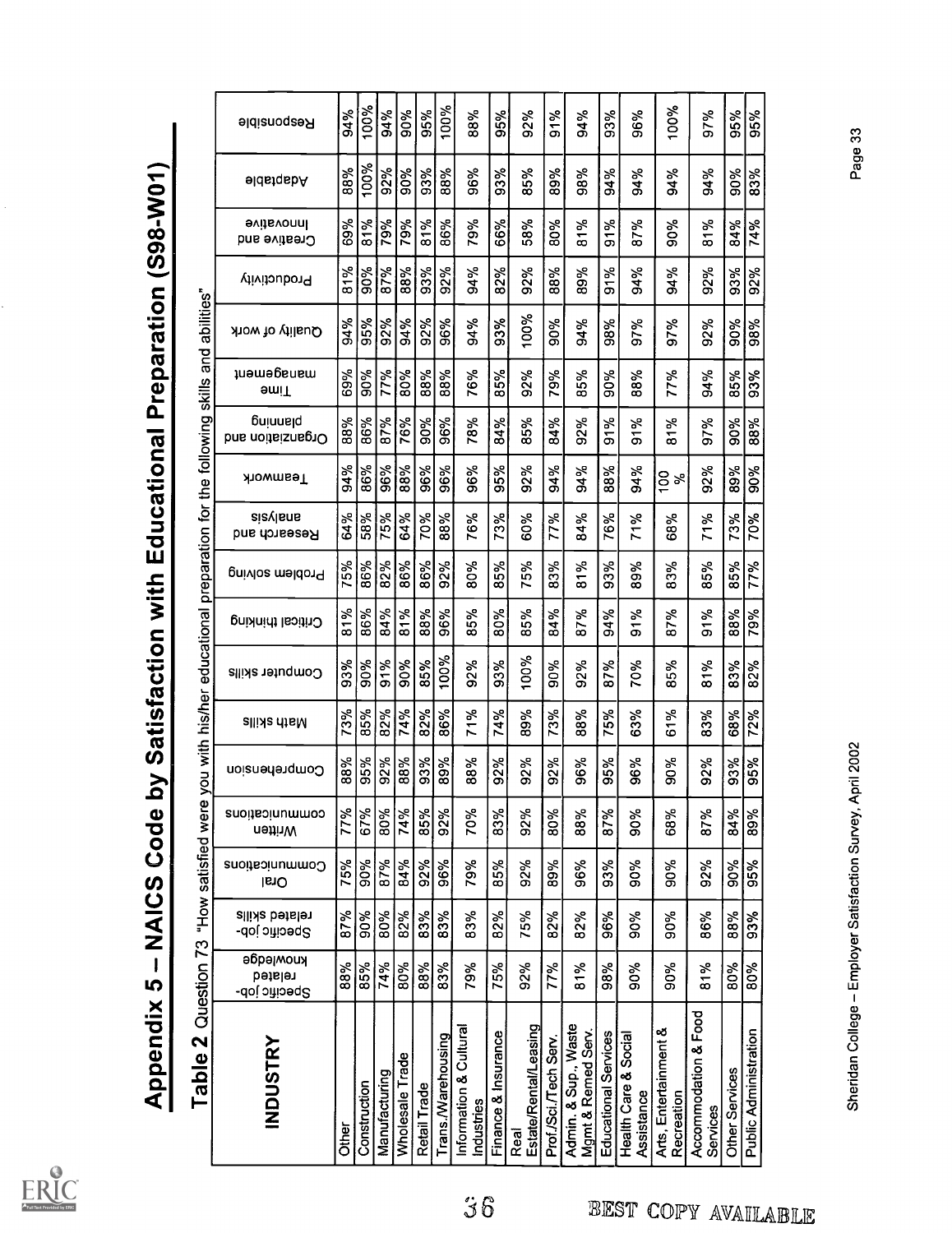